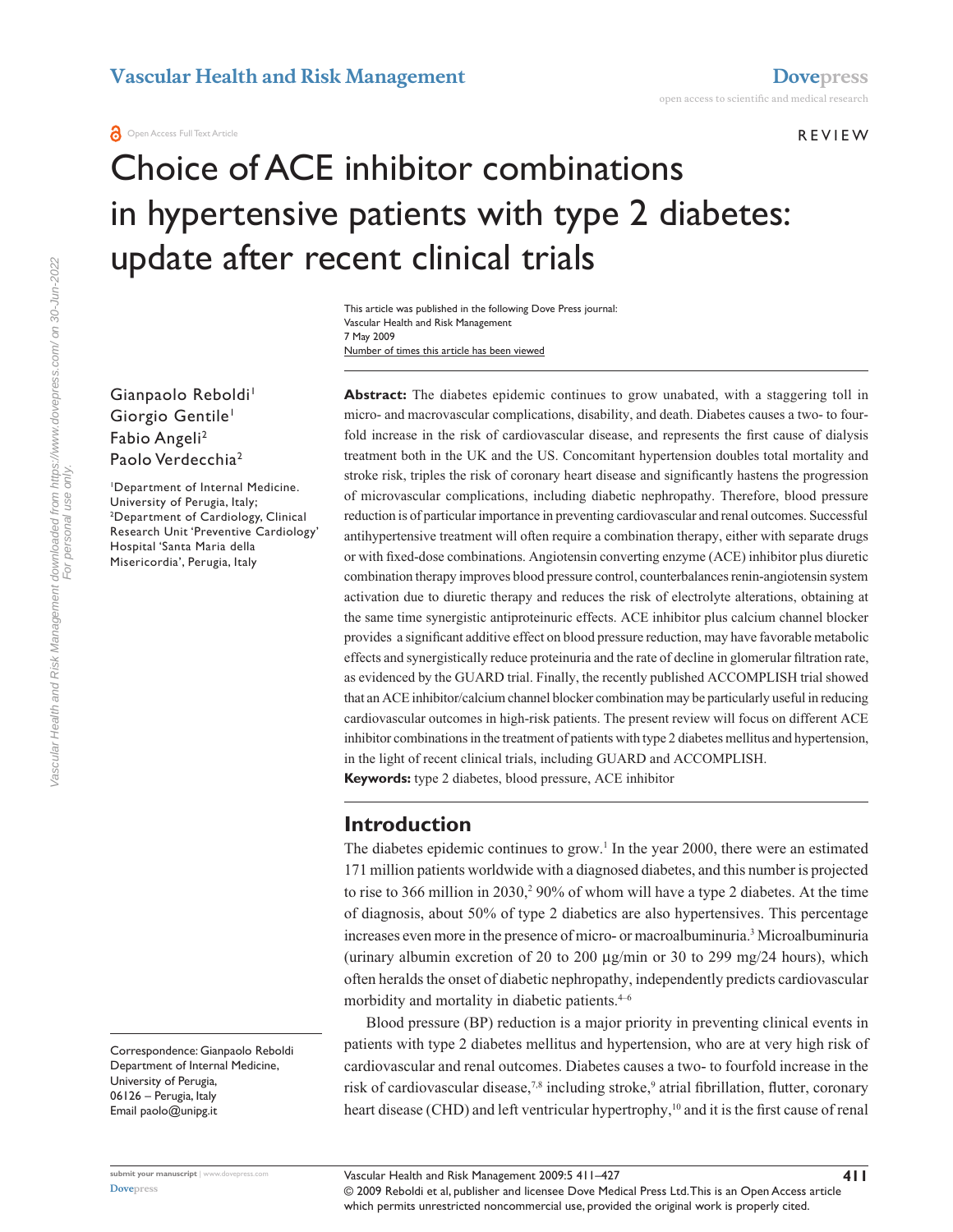replacement therapy both in the  $UK<sup>11</sup>$  and the US,<sup>12</sup> where over 40% of dialyzed patients are diabetics. Concomitant hypertension doubles total mortality and stroke risk, triples the already high risk of CHD and significantly hastens the progression of diabetic nephropathy,<sup>13</sup> retinopathy<sup>14</sup> and neuropathy.15 In such patients, a difference of 5 mmHg in either systolic blood pressure (SBP) or diastolic blood pressure (DBP) increases the risk of cardiovascular events or death by 20% to 30%.16 As a consequence, the Joint National Committee on the Prevention, Detection, Evaluation and Treatment of High Blood Pressure,<sup>17</sup> the European Society of Hypertension<sup>6</sup> and the American Diabetes Association<sup>18</sup> all recommend achieving a target of  $\leq$  130/80 mmHg in subjects with diabetes and hypertension.

Successful treatment of these patients will often require a combination therapy,<sup>19</sup> either with separate drugs or with fixed-dose combinations.

Both of these offer several advantages: first, they allow a tighter BP control, and consequently a greater reduction of clinical endpoints, minimizing at the same time the risk of adverse effects, by using relatively small doses of two drugs in combination or by selecting agents that counteract each other's side effects.20 As showed by an extensive analysis of 354 randomized trials of the five main categories of BP lowering drugs, $21$  antihypertensive efficacy of drugs in combination was additive, but prevalence of adverse effects was less than additive. In 66 trial arms, single drugs caused symptoms in 5.2% of participants (3.6%–6.6%), while in 33 trial arms two drugs together caused symptoms in 7.5% (5.8%–9.3%), which is significantly lower than the value of 10.4% (twice 5.2%) expected with an additive effect  $(p = 0.03)$ .

Secondly, in many cases less time is required to achieve target BP, with equivalent<sup>22</sup> or better<sup>23</sup> tolerability than higher dose monotherapy. Finally, patients with comorbidities, such as type 2 diabetes and hypertension, may benefit from the effects of different antihypertensive combinations, that may offer specific cardio-, vasculo- and renoprotective advantages that go beyond BP reduction per se.

Fixed-dose combination therapy simplifies the treatment regimen, improving compliance and preventing treatment failures caused by missed doses.<sup>24</sup> Moreover, it usually allows cost reductions to the health care system.23 On the other hand, it is not always possible to achieve the same medications and dosages in a combined pill, fixed-dose combinations do not allow easy dose adjustment,<sup>25</sup> exposing patients to the risk of orthostatic hypotension (ie, older patients, diabetic autonomic neuropathy), and tablet size is sometimes excessive.26

Combination therapy with separate drugs makes it easy to obtain the desired dose, and adjust it when needed. However, potential disadvantages include patient's perception that taking more medications is equated with being sicker,  $25$ and generally increased costs.

In hypertensive type 2 diabetics, commonly used combination therapies include an angiotensin converting enzyme (ACE) inhibitor or an angiotensin receptor blocker (ARB) plus a diuretic or a calcium channel blocker (CCB). In the present review, we will focus on two combinations:

1. ACE inhibitor plus diuretic

2. ACE inhibitor plus CCB

# **ACE inhibitor plus diuretic** Rationale of the combination

ACE inhibitors were able to decrease cardiovascular morbidity and mortality in the diabetic cohort of a number of trials, including the Heart Outcomes Prevention Evaluation Trial,<sup>27</sup> the Captopril Prevention Project Trial (CAPPP),<sup>28</sup> the Fosinopril versus Amlodipine Cardiovascular Events randomized Trial (FACET),29 the Appropriate BP Control Diabetes (ABCD) Trial<sup>30</sup> and the UK Prospective Diabetes Study,<sup>19</sup> even if a meta-analysis of the Blood Pressure Lowering Treatment Trialists' Collaboration (BPLTTC) demonstrated the primary importance of BP lowering for reducing cardiovascular risk in patients with or without diabetes mellitus, independently of drug classes.31 In any case, renin-angiotensin system (RAS) blockade may delay deterioration in glomerular filtration rate (GFR) and progression of albuminuria,<sup>32,33</sup> and the renoprotective effects of RAS blockade have been shown in a number of landmark trials in patients with type 2 diabetes mellitus;34–36 comparative data from the Diabetics Exposed to Telmisartan And EnalaprIL Trial (DETAIL) established that the ACE inhibitor enalapril and the ARB telmisartan conferred similar renoprotection in patients with hypertension and early type 2 diabetic nephropathy.37 However, RAS blockade may inhibit urinary potassium excretion, and hyperkalemia remains a clinician's major concern particularly in patients with or at risk for chronic kidney disease.<sup>38</sup>

Diuretics (usually thiazides or thiazide-like indoline diuretics such as indapamide) remain among the most effective treatments for elevated BP.17 In the aforementioned BPLTTC analysis,<sup>31</sup> diuretics appear to reduce cardiovascular events to a degree similar to ACE inhibitors, beta-blockers or CCBs. Moreover, in 13 101 adults with hypertension and type 2 diabetes, enrolled in the Antihypertensive and Lipid-Lowering Treatment to Prevent Heart Attack Trial (ALLHAT), a thiazide-type diuretic, chlorthalidone,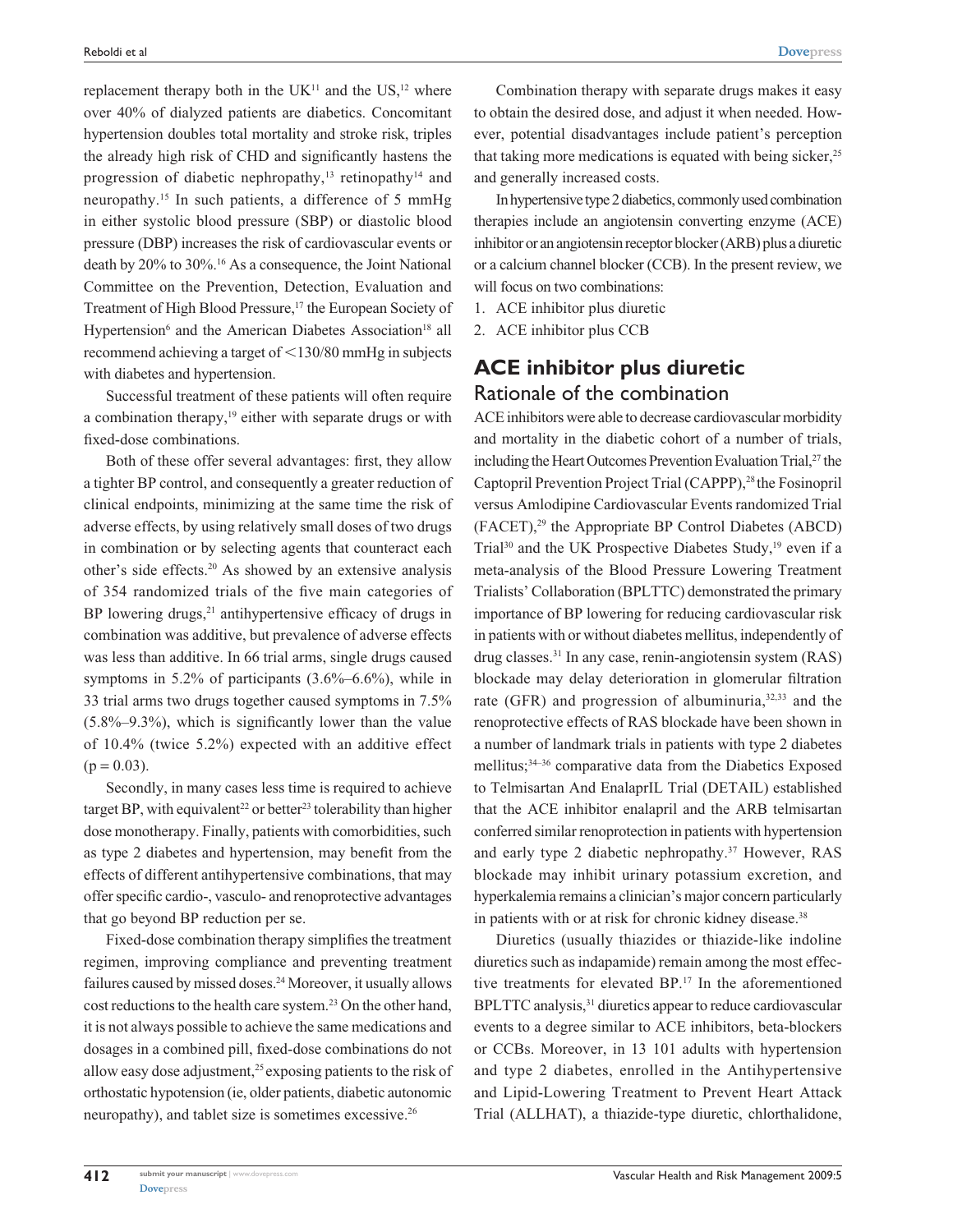decreased cardiovascular complications to an extent similar to an ACE inhibitor, lisinopril, or a CCB, amlodipine.<sup>39</sup> At low doses, thiazide diuretics usually do not cause changes in renal function,<sup>40</sup> and they can be used when the estimated GFR is  $> 30$  mL/min. However, diuretics may cause urinary electrolyte wasting, and consequently hyponatremia, hypokalemia and/or hypomagnesemia. In addition, diuretic-induced volume reduction may activate the renin-angiotensin system, limiting their hypotensive action,<sup>41,42</sup> and cause pre-renal azotemia. Finally, thiazide diuretics may cause metabolic adverse effects, including hyperuricemia, hypercholesterolemia and glucose intolerance, increasing a patient's likelikood of developing diabetes and worsening glycemic control in diabetic patients.43,44 About 50% of the hyperglycemic effects of thiazides is thought to be the result of decreased insulin release from the pancreatic β-cell, mediated by the reduction in serum potassium below  $3.5 \text{ mEq/L}^{45}$  In fact, total body potassium stores play a central role in the control of insulin secretion,<sup>46</sup> probably because ATP-sensitive  $K^+$ channels couple β-cell metabolism to electrical activity. A recent analysis of the Systolic Hypertension in Elderly Program (SHEP)<sup>47</sup> showed that incidence of new diabetes is related to the severity of hypokalemia, even after adjusting for baseline glucose and the dose of diuretic. The absolute increase in the incidence of diabetes mellitus was much less when serum potassium concentration dropped from 5.0 to 4.5 mEq/L but much higher when serum potassium dropped from 4.0 to 3.5 mEq/L. In any case, it has to be noted that even when there were no changes in kalemia the incidence of diabetes was about double with placebo than with thiazide, and that K<sup>+</sup> supplementation in SHEP did not prevent newonset diabetes. In the recently published Mechanisms for the Diabetes Preventing Effect of Candesartan (MEDICA) trial,<sup>48</sup> a multicenter 3-way crossover trial, 26 non-diabetic, obese hypertensives underwent 12-week treatment periods with candesartan, hydrochlorothiazide (HCTZ) and placebo; after 12 weeks on thiazides (compared to candesartan), visceral and hepatic fat accumulation, higher inflammation markers (C-reactive protein, serum amyloid), glycated hemoglobin and transaminases were observed; in addition, insulin sensitivity was reduced after HCTZ versus candesartan or placebo, independently of changes in kalemia. As a consequence, the diabetogenic effects of thiazides are most likely multifactorial, with a clear non-K<sup>+</sup> dependent component.<sup>49</sup>

Therefore, the combination of an ACE inhibitor with a diuretic has a strong physiopathological rationale (Table 1); it allows improved BP control,<sup>50–53</sup> it counterbalances RAS activation secondary to diuretic therapy and reduces the

|  |  |  |  |  |  | <b>Table I</b> Advantages of ACE inhibitor/diuretic combination therapy |  |
|--|--|--|--|--|--|-------------------------------------------------------------------------|--|
|--|--|--|--|--|--|-------------------------------------------------------------------------|--|

| Improved blood pressure control |  |  |  |  |  |
|---------------------------------|--|--|--|--|--|
|---------------------------------|--|--|--|--|--|

- Counterbalances renin-angiotensin system activation secondary to diuretic therapy
- Reduced risk of electrolyte disorders (eg, hyper- or hypokalemia, hypomagnesemia)

Synergistic antiproteinuric effects, particularly in the presence of high sodium intake

Better therapeutic response in African-American patients

Blunts the adverse metabolic effects induced by the diuretic

risk of hyper- or hypokalemia, obtaining at the same time synergistic antiproteinuric effects.<sup>54</sup> Additionally, high sodium intake generally blunts the antiproteinuric effects of RAS blockers; the use of thiazide diuretics overcomes this blunting effect.55–57 Moreover, the combination of an ACE inhibitor with a diuretic is particularly useful in African-American patients, where monotherapy with conventional doses of RAS blocking agents is often unsuccessful or marginally successful.58 Finally, ACE inhibitors may at least theoretically mitigate the alterations in glucose metabolism induced by diuretics.<sup>59</sup> Numerous clinical investigations have shown that ACE inhibitors can improve insulin action on whole-body and skeletal muscle glucose disposal in insulin-resistant and hypertensive subjects, through multiple mechanisms. For example, the acute administration of captopril during a euglycemic glucose clamp caused a 25% increase in whole-body insulin sensitivity.<sup>60</sup> After the acute administration of captopril in type 2 diabetic subjects, a decreased daily glucose profile and increased postprandial forearm blood flow were also observed.<sup>61</sup> Even acute oral administration of the ACE inhibitor captopril at lower doses, which has no effect on BP, was able to improve peripheral insulin-stimulated glucose disappearance in insulin-resistant individuals. $62$  As discussed in an extensive review, $63$  chronic administration of ACE inhibitors is usually associated with increased insulin sensitivity.<sup>64,65</sup> Large intervention trials have provided evidence that ACE inhibitor monotherapy may have a positive impact on glucose metabolism. In the Heart Outcomes and Prevention Evaluation (HOPE) study,<sup>66</sup> 3.6% of the patients in the ramipril group developed diabetes, compared with 5.4% in the placebo group  $(p < 0.001)$ . In the FACET,<sup>29</sup> both fosinopril and amlodipine decreased fasting serum glucose and serum insulin in patients with type 2 diabetes mellitus and hypertension. In the ALLHAT trial, $67$  only 8.1% of the patients randomized to lisinopril developed diabetes, compared with 11.6% in the diuretic group. A network meta-analysis<sup>68</sup> showed that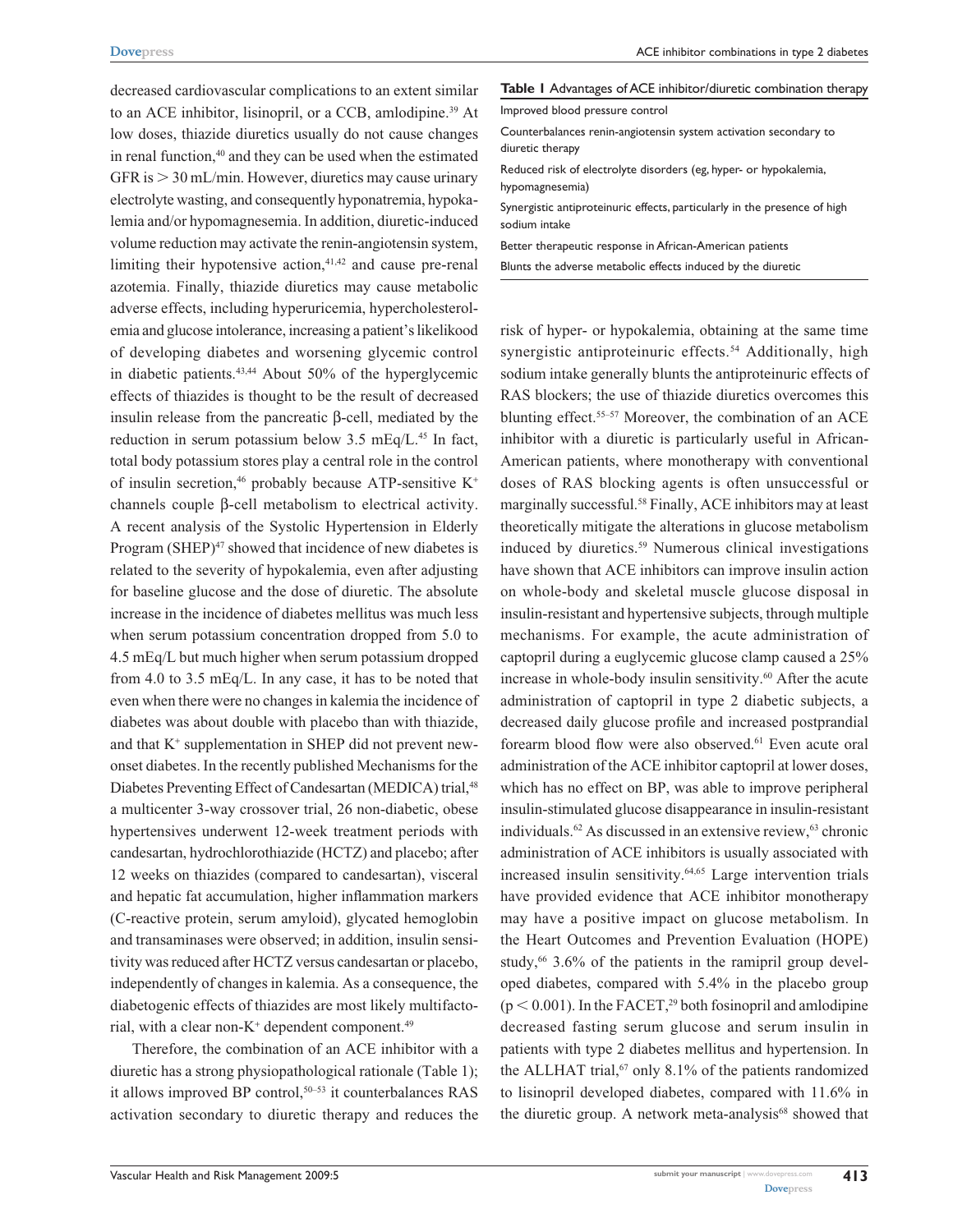hyperglycemia and subsequent diabetes occur more often in patients receiving diuretics (or beta-blockers) instead of ACE inhibitors (or ARBs). However, only a limited number of studies has explored the metabolic effects of ACE inhibitor/ diuretic combination therapy. In 1983, two multicenter trials compared the effects of an ACE inhibitor, captopril, combined with a diuretic to the administration of either agent alone in mild to moderate hypertensives.<sup>69</sup> In addition to BP, effects on serum potassium, uric acid, glucose, and cholesterol were examined. The first study (study A) was conducted on 210 hypertensives randomly assigned to receive HCTZ 15 mg 3 times daily, captopril 25 mg 3 times daily or captopril plus HCTZ for 6 weeks. The second study (study B) involved 415 patients randomly assigned to receive captopril 25 mg twice daily plus HCTZ 25 mg twice daily, captopril 50 mg twice daily plus HCTZ 25 mg twice daily, captopril 50 mg twice daily plus placebo, HCTZ 25 mg twice daily plus placebo, or placebo alone for 6 weeks. In both studies, all patients except those receiving placebo only had significant BP reductions ( $p < 0.05$ ). In both studies, those treated with HCTZ alone had a significant  $(p < 0.05)$  reduction in serum potassium and increases in uric acid, glucose and cholesterol when compared to captopril alone, where no significant changes in these parameters were observed in the combination arms. In another study,<sup>58</sup> 255 essential hypertensive patients were assigned to receive HCTZ, captopril, or both. With HCTZ alone, significant decreases in serum potassium, increases in uric acid, blood glucose, and blood cholesterol were observed ( $p < 0.05$ ). With captopril alone, no changes in any of these parameters were seen. When captopril was added to HCTZ, attenuation of the diuretic effect on potassium and uric acid was significant, and the significant changes in blood sugar and cholesterol seen with the diuretic alone were prevented. In a small trial,<sup>70</sup> 10 hypertensive patients with type 2 diabetes mellitus were treated for 8 weeks with enalapril 20 mg/day and then divided in 2 groups of 5 patients each for an additional 8 weeks of treatment with enalapril alone or in combination with HCTZ; no significant difference was observed in any of the metabolic characteristics, including insulin sensitivity, between the values after 8 weeks of enalapril alone and the final values of the enalapril-treated and the enalapril/HCTZ-treated groups. In a 12-week multi-center dose-response study in 353 patients with essential hypertension, $71$  combination therapy with zofenopril/HCTZ (30/12.5 mg/day or 60/12.5 mg/day) was more effective in maintaining continuous 24-hour BP control than either agent administered alone; the occurrence of treatment-related adverse events was comparable among the treatment groups, and the most common adverse events were cough and polyuria. Treatment withdrawal occurred in only 1.7% of patients. There were no increases in low-density lipoprotein cholesterol levels or triglycerides, blood glucose or uric acid levels with combination therapy. However, concerns about the metabolic effects of ACE inhibitor/ diuretic combination therapy in hypertensive type 2 diabetics have been raised by other trials,<sup>72,73</sup> even if a recent large randomized trial, ADVANCE, did not show any deterioration in glycemic control in type 2 diabetics randomized to an ACE inhibitor, perindopril, plus a thiazide-like diuretic, indapamide.74 In any case, while the metabolic effects of ACE inhibitor plus diuretic combinations are still a matter of debate, available evidence strongly supports the metabolic benefits of the ACE inhibitor/CCB combination, particularly in patients with prediabetes (glucose intolerance, metabolic syndrome or history of gestational diabetes) or diabetes mellitus (see below).

Although ACE inhibitors and diuretics have been individually used in a large number of trials on cardiovascular or renal endpoints, head-to-head comparisons between ACE inhibitor/diuretic combinations and other drugs or placebo in hypertensive type 2 diabetics are still a rarity.

#### Cardiovascular endpoints

In the Preterax in Albuminuria Regression (PREMIER) trial,75 which enrolled 457 microalbuminuric, hypertensive, type 2 diabetics (see below), analysis of serious cardiovascular adverse events showed an incidence of 2.5% (6 of 244) in the perindopril/indapamide group versus 6.3% (15 of 237) in the enalapril group (relative risk [RR] 2.65, 95% confidence interval [CI] 1.03–6.83, p = 0.036). Combination therapy allowed a greater SBP  $(-14.8 \text{ mmHg})$ and DBP  $(-8.8)$  reduction, as compared to enalapril monotherapy (SBP  $-12.3$  mmHg, DBP  $-7.3$  mmHg).

In the Perindopril Protection Against Recurrent Stroke Study,<sup>76</sup> a total of 6105 patients with a history of stroke or transient ischemic attack were randomized to either perindopril with the discretional addition of the diuretic indapamide or placebo. 58% of participants received a combination therapy, in order to maximize the decrease in BP. The aim of the trial was to determine the effects of active treatment on major CV events among patients with a history of cerebrovascular disease. Of 6105 randomized participants, 761 had diabetes at baseline (88% type 2 diabetes),<sup>77</sup> with a mean SBP of 149 mmHg and a mean DBP of 84 mmHg. During the 4 years of follow-up, diabetic patients had a 35% (95% CI 10–64, p = 0.004) additional risk of stroke.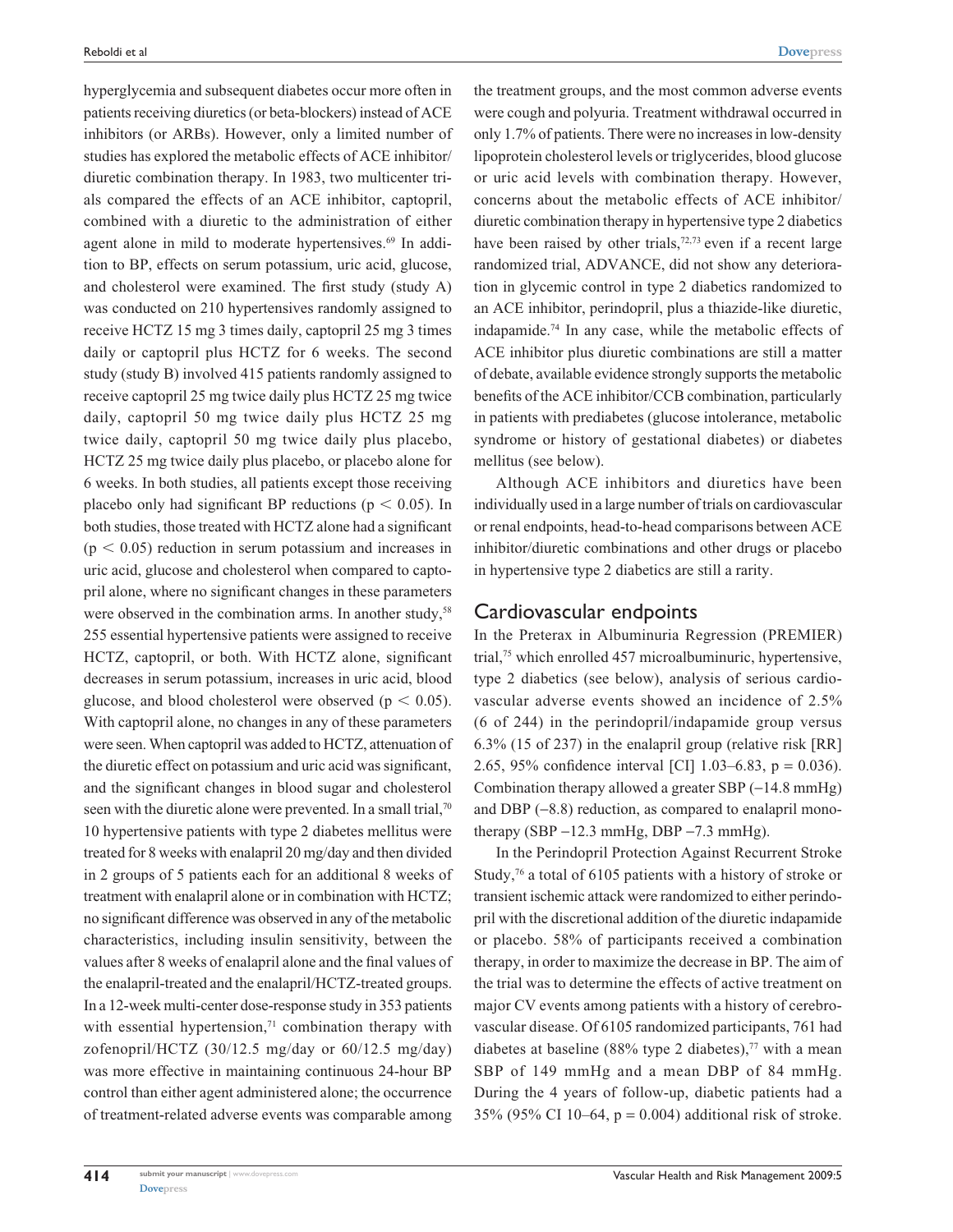The RR estimates for total major vascular events among diabetic participants were 0.54 (95% CI 0.35–0.82) and 1.35  $(95\% \text{ CI } 0.87-2.1)$  (p homogeneity = 0.003) for patients assigned at baseline to receive combination (perindopril plus indapamide) and single-drug therapy, respectively. Likely, the greater BP reduction produced by combination therapy may explain part of the protection against macrovascular events.

The Action in Diabetes and Vascular Disease: preterAx and diamicroN-MR Controlled Evaluation (ADVANCE) study<sup>74</sup> was designed to assess the effects on vascular disease of a fixed combination of the ACE inhibitor perindopril and the diuretic indapamide. In this study, 11,140 patients with type 2 diabetes, at least one additional risk factor and a wide range of BP values (mean baseline SBP: 145 mmHg; mean baseline DBP: 81 mmHg) were randomized to double-blind treatment with either perindopril-indapamide  $(n = 5 569)$  or placebo  $(n = 5 571)$ . Primary study outcome was a composite of major macrovascular (cardiovascular [CV] death, non-fatal myocardial infarction [MI], non-fatal stroke) and microvascular (new or worsening nephropathy and retinopathy) events. After a mean of 4.3 years of followup, active therapy reduced SBP by 5.6 mmHg and DBP by 2.2 mmHg, as compared to placebo. 861 patients (15.5%) in the perindopril/indapamide group and 938 (16.8%) in the placebo group reached the primary outcome (relative risk reduction: 9%; 95% CI 0%–17%; p = 0.041). The effects of active treatment on major macro- or microvascular outcomes were similar (8% vs 9%), though not separately significant. The RR of death from CV disease was reduced by 18%  $(p = 0.03)$  and death from any cause by 14%  $(p = 0.03)$ . There was no evidence of an interaction between the effect of treatment and baseline SBP, considered as a continuous variable.

#### Renal endpoints

In an old trial comparing the long-term effects of ACE inhibitors and CCBs in the treatment of type 2 diabetes associated with hypertension,<sup>78</sup> 102 patients normo-  $(n = 44)$ , micro-  $(n = 36)$  or macroalbuminuric  $(n = 22)$  were randomly allocated to either nifedipine  $(n = 52)$  or enalapril  $(n = 50)$ . Indapamide 2.5 mg/day or furosemide (up to 120 mg/day) were added if the BP remained high. At 1 year, 76% of the patients in the enalapril arm required the addition of diuretic treatment, as compared with only 14% in the nifedipine arm. Treatment with enalapril (and diuretic) reduced proteinuria significantly more than nifedipine, in all patients and also in the micro- and macroalbuminuric groups separately, despite a significantly higher BP in the enalapril than in the nifedipine arm of the trial ( $p < 0.001$ ).

The Preterax in Albuminuria Regression (PREMIER) trial75 was designed as a 12-month, randomized, controlled, double-blind, two-parallel group study. 457 patients with type 2 diabetes, hypertension and microalbuminuria were randomized to either low-dose combination of perindopril and indapamide ( $n = 233$ ) or enalapril monotherapy ( $n = 224$ ). Primary endpoint was the reduction of albumin excretion rate (AER). The perindopril/indapamide combination resulted in a statistically significant reduction in both BP (∆SBP -3.05 mmHg,  $95\%$  CI -5.6/-0.4, p = 0.012;  $\triangle$ DBP -1.5 mmHg, 95% CI:  $-3/-0.1$ , p = 0.019) and AER ( $-42\%$ , 95% CI  $-50$ to  $-33\%$ ; versus  $-27\%$ , 95% CI  $-37/-16\%$  with enalapril). Additionally, the greater AER reduction remained significant after adjustment for mean BP. Tolerability was comparable between therapies, with 47 adverse events in the combination versus 48 in the enalapril arm; the most frequent ones were cough (perindopril/indapamide 3.7%, enapril 2.1%) and dizziness (perindopril/indapamide 1.2%, enalapril 2.1%).

In the aforementioned ADVANCE trial, the following renal events were taken into account: development of microor macroalbuminuria, doubling of serum creatinine level to a level of at least 200 µmol/L, need for renal replacement therapy, or death from renal disease. During the followup period there were 1243 (22.3%) total renal events in the perindopril-indapamide group versus 1500 (26.9%) in the placebo group, with a relative risk reduction of 21% (95 CI 15%–7%,  $p < 0.0001$ ). A nearly significant reduction in new or worsening nephropathy was also observed (RR reduction: 18%; 95% CI -1 to -32%; p = 0.055). Of particular importance in the setting of primary prevention of diabetic nephropathy (ie, normoalbuminuric patients), there was a significant reduction in the onset of microalbuminuria (RR reduction: 21%; 95% CI 14%–27%;  $p < 0.0001$ ). Thus, over 5 years, 1 patient in every 20 assigned active treatment would have avoided 1 renal event, mainly the development of microalbuminuria. However, the most important factors that prevent the progression of renal damage in diabetes mellitus are the improvement of blood glucose control and a tighter BP control. In the ADVANCE trial, a reduction of 5.6 mmHg in SBP was observed among patients randomized to receive perindopril and indapamide, as compared with those assigned to receive placebo. Additionally, the same 11,140 patients were also randomized to undergo either a strategy of intensive blood glucose control (target glycated hemoglobin  $\leq 6.5\%$ ) or a strategy of standard glucose control,79 and intensive control reduced the incidence of combined major- or microvascular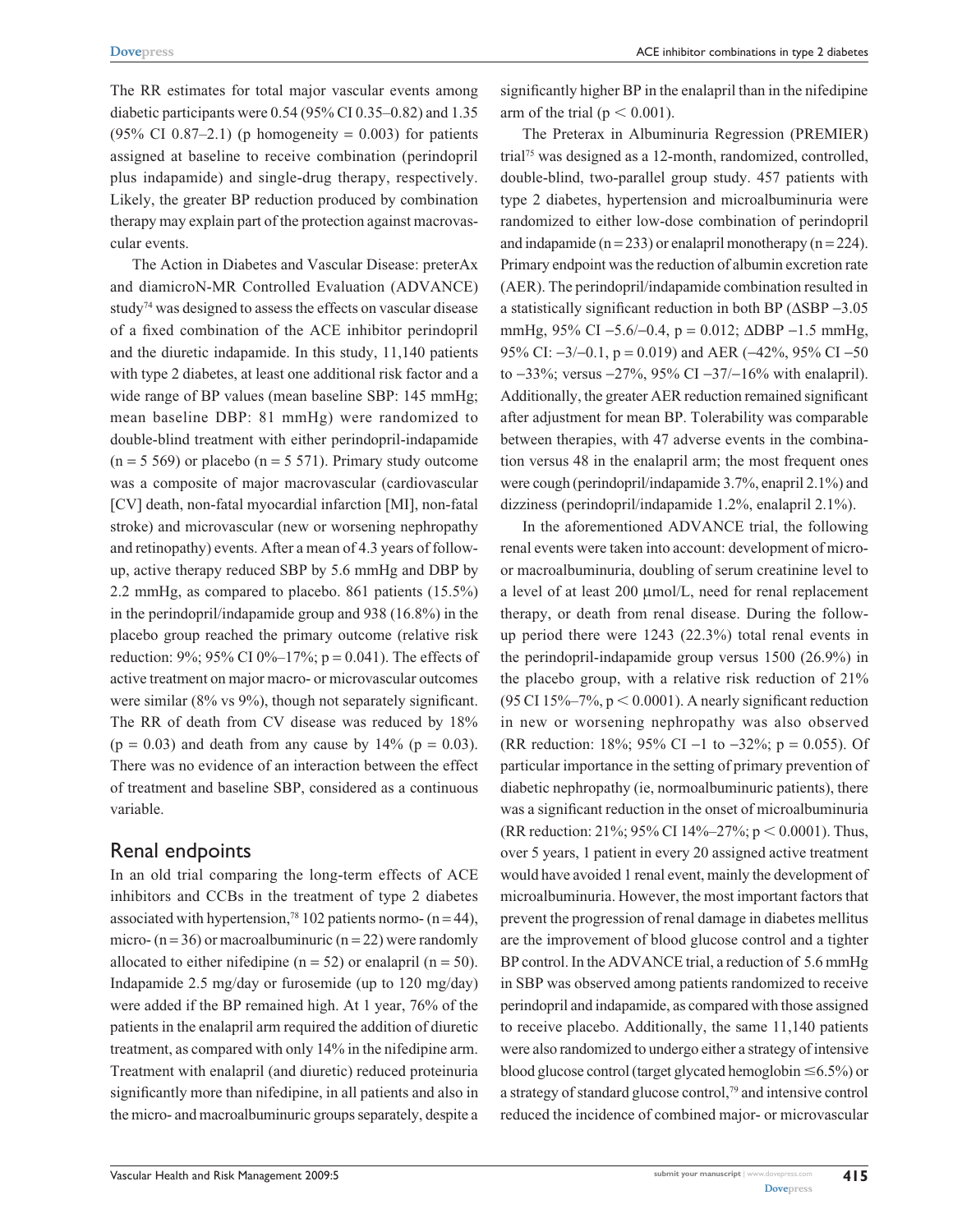events by 10% (hazard ratio [HR] 0.9, 95% CI 0.82–0.98,  $p = 0.01$ ) and the incidence of nephropathy by 21% (HR 0.79, 95% CI 0.66–0.93,  $p = 0.006$ ). As a consequence, the specific role of the fixed-dose combination of perindopril and indapamide in reducing the risk of new or worsening nephropathy is difficult to establish.

## **ACE inhibitor plus CCB** Rationale of the combination

The effects of RAS blockade in patients with type 2 diabetes and hypertension have already been described. Contrasting results have been reported on the CV effects of CCBs in diabetic hypertensive patients. In the Swedish Trial in Old Patients with hypertension-2 (STOP-2),<sup>80</sup> 719 diabetic and hypertensive patients aged 70 to 84 years were assigned to calcium antagonists (felodipine or isradipine,  $N = 231$ ), ACE inhibitors (enalapril or lisinopril,  $N = 235$ ) or conventional treatment (diuretics or beta-blockers,  $N = 253$ ). The BP-lowering effects were similar in the three treatment groups. Treatment effects did not differ significantly for frequency of the primary endpoint (CV mortality). On the contrary, the ABCD trial, comparing enalapril and nisoldipine in 470 patient with non-insulin dependent diabetes and hypertension, was stopped prematurely because of a significantly higher incidence of MI among those randomized to CCB.30 In the Irbesartan versus amlodipine Diabetic Nephropathy Trial,<sup>35</sup> 1715 hypertensive patients with type 2 diabetic nephropathy were randomized to either irbesartan or amlodipine or placebo. After 2.6 years of follow-up, the treatment with CCB, compared with ARB, provided the same incidence of major CV events, CV death, and total mortality. Finally, the FACET trial,<sup>29</sup> which enrolled 380 hypertensive type 2 diabetics randomly assigned to openlabel fosinopril or amlodipine and followed up for 3.5 years, found a higher incidence of the combined outcome of acute MI, stroke, or hospitalized angina among patients assigned to amlodipine. However, those trials (STOP-2, ABCD, IDNT and FACET) are head-to-head comparisons between CCBs and agents blocking the RAS, and a few of them may suffer from a number of methodological flaws.<sup>81</sup> In fact, CCBs compared with conventional therapy are able to reduce the risk of non-fatal stroke by  $25\%$ ,<sup>82</sup> thanks to their antiatherogenic $83-85$  and antithrombotic  $86,87$  properties. On the other hand, CCBs (mainly dihydropyridinic) could increase the risk of MI,<sup>82</sup> through an increased adrenergic stimulation. Finally, dihydropyrinidic CCBs may commonly cause ankle edema, through three different mechanisms: arteriolar vasodilation, impairment of the local vascular autoregulation of blood flow and impaired protection against hydrostatic load.88 Differences in sympathetic overactivation after arterial vasodilatation may lead to different ankle edema rates. So, dihydropyridinic CCBs that activate the sympathetic nervous system to a lesser extent (ie, manidipine)<sup>89</sup> may have a more favorable adverse event profile.

CCBs differ in their effect on glomerular hemodynamics and urinary albumin excretion.90 Conventional dihydropyridinic CCBs may cause vasodilation of afferent renal arterioles with little change in the efferent arteriole diameter, and consequently increase intraglomerular pressure and proteinuria; newer dihydropyrinidic CCBs (ie, manidipine, benidipine) are believed to induce vasodilatation not only in the glomerular afferent arteriole, but also in the efferent arteriole, resulting in a reduced proteinuria.91–93 Non-dihydropyridinic CCBs (ie, verapamil) offer a mild protective effect on proteinuria in diabetic nephropathy, beyond their antihypertensive action.<sup>94</sup> Concerning the renal effects of CCBs in patients with type 2 diabetes and hypertension, it is important to note that all trials directly comparing CCBs and RAS blocking agents (ACE inhibitors or ARBs) showed no difference in the rate of change of GFR.81 So, even if albuminuria is usually more markedly reduced by ACE inhibitors or ARBs than by CCBs, this does not translate into a greater renoprotection, as expressed by the slope of GFR reduction, but only into greater CV protection.

In light of the above, the combination of an ACE inhibitor with a CCB may offer several advantages (Table 2). First, it obviously provides a consistent and significant addictive effect on BP reduction, <sup>95–103</sup> without affecting lipid and carbohydrate metabolism.104

Secondly, ACE inhibitors plus CCBs may have favorable metabolic effects. In hypertensive patients with impaired glucose tolerance, the combination of trandolapril with verapamil

**Table 2** Advantages of ACE inhibitor-calcium channel blocker combination therapy

| Improved blood pressure control                                                                            |
|------------------------------------------------------------------------------------------------------------|
| Favorable metabolic effects                                                                                |
| Counterbalances the reflex increase in sympathetic nervous activity<br>induced by calcium channel blockers |
| Reduced vasodilatory edema                                                                                 |
| Diuretic and natriuretic effects of calcium channel blockers                                               |
| Synergistic reduction of proteinuria and the rate of decline in glomerular<br>filtration rate              |
| Increased NO production and decreased cytokine production                                                  |
| Improved fybrinolitic balance                                                                              |
| Improved arterial distensibility                                                                           |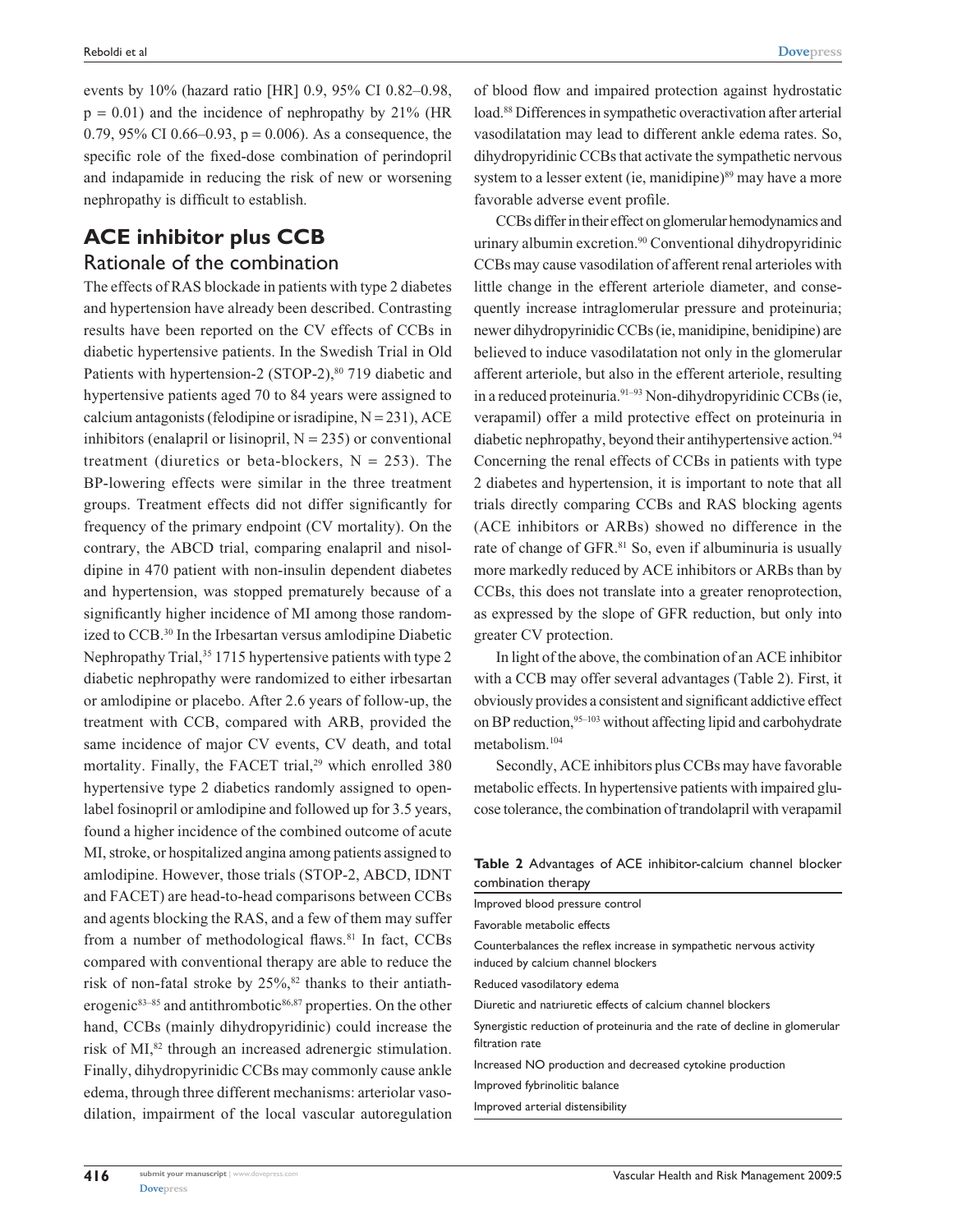reduced the risk of new-onset diabetes, as compared with an angiotensin receptor blocker plus a thiazide diuretic;<sup>105</sup> in the Anglo-Scandinavian Cardiac Outcomes Trial-Blood Pressure Lowering Arm (ASCOT-BPLA),<sup>106</sup> an ACE inhibitor/CCB combination lowered the risk of new-onset diabetes by 30%; in addition, type 2 diabetic patients treated with trandolapril plus verapamil had a better glycemic control than those treated with an ACE inhibitor as monotherapy, unrelated to their antihypertensive effect.<sup>107</sup> The metabolic results are even better when new dihydropyridines are combined with ACE inhibitors. A recent trial showed a remarkable 59% increase in insulin sensitivity with the delapril/manidipine fixed combination in obese hypertensives after 24 weeks, while olmesartan/thiazide combination was ineffective.108 Two mechanisms have been proposed for the reduction of insulin resistance observed with CCBs: first, these drugs produce vasodilation and enhance blood flow to skeletal muscle with consequent increased delivery of insulin and glucose and enhanced non-oxidative pathways of glucose utilization; in addition, CCBs also improve insulin sensitivity at the cellular level by decreasing the cytosolic-free calcium concentrations.109,110

Thirdly, systemic vasodilation induced by CCBs (especially dihydropyridines) signals a reflex increase in sympathetic nervous activity, which thereby increases heart rate and enhances renal renin excretion,<sup>111</sup> reducing the hypotensive properties of the drug; these effects may be counterbalanced by RAS blockade. Fourthly, vasodilatory edema that may occur with CCBs is often diminished when an ACE inhibitor is added to the antihypertensive regimen.<sup>112</sup> Fifthly, the diuretic and natriuretic effect of CCBs complements ACE inhibitor therapy much as diuretic therapy does, but makes it possible to control BP without using a diuretic when that is desirable;<sup>113</sup> additionally, ACE inhibitors blunt the stimulation of the renin-angiotensin-aldosterone axis that may result from this diuretic effect. Sixthly, in hypertensive type 2 diabetics, the combination of an ACE inhibitor and a CCB may synergistically reduce proteinuria and the rate of decline in GFR.114 Finally, ACE inhibitors and CCBs stimulate nitric oxide (NO) production through kinin-dependent mechanisms and significantly decrease levels of all inflammatory markers (tumor necrosis factor-α, interleukin-6, nuclear factor-κB); preclinical evidence suggests that combination therapy has additive effects.<sup>115–117</sup> The mechanisms of vascular damage in diabetic patients are very complex, but excess production of reactive oxygen species, endothelial dysfunction and decreased NO bioavailability play key pathogenic roles. In such patients, the neurohormonal imbalance between angiotensin II and NO associated with endothelial dysfunction may also contribute to inflammation and cardiac remodeling after myocardial ischemia. So, ACE inhibitor/CCB combination therapy may have beneficial effects in the management of cardiac ischemia and left ventricular hypertrophy, by limiting inflammation and restoring neurohormonal balance,<sup>118</sup> as well as on fibrinolytic balance<sup>119</sup> and arterial distensibility.<sup>120,121</sup>

A number of hypertension trials and trials on CV or renal endpoints have compared ACE inhibitor/CCB combination therapy and other drugs/placebo in patients with type 2 diabetes and hypertension.

#### Hypertension trials

In  $1991$ ,<sup>104</sup> in order to assess the efficacy and tolerability of a diuretic-free antihypertensive therapy with an ACE inhibitor and a CCB, 47 type 2 diabetic hypertensives randomly received verapamil or enalapril alone and, if BP remained elevated, both agents combined, over a 30-week period. After 10 weeks of monotherapy, 30 patients obtained a DBP lower than 90 mmHg. In the remaining 17 patients, verapamil/enalapril combination therapy decreased BP from  $170 \pm 4/104 \pm 2$  to  $152 \pm 4/90 \pm 2$  mmHg (p < 0.001). Fasting plasma glucose, glycosylated hemoglobin, serum fructosamine, total lipids, high-density and low-density lipoprotein cholesterol, apolipoproteins A-I and B, creatinine, and urinary albumin-creatinine ratio were not significantly modified, demonstrating that BP can be effectively decreased without adversely affecting carbohydrate and lipid metabolism.

A subsequent small crossover trial in 38 patients with type 2 diabetes and hypertension,<sup>119</sup> assigned to benazepril 10 mg/day, amlodipine 5 mg/day or their combination, showed that combination therapy produced a significantly greater reduction in both SBP and DBP than either drug alone, with a mean decrease in BP of  $-28.3/-20.5$  mmHg  $(p < 0.001$  versus placebo;  $p < 0.01$  versus benazepril or amlodipine monotherapies). The benazepril/amlodipine combination improved fybrinolytic balance more than the single drugs, due to both the decrease in plasma PAI-1 activity and the increase in t-PA activity. These effects may be of particular importance in diabetic hypertensive patients, who have an impaired fibrinolytic activity, which may contribute to the increased risk of atherosclerosis and its clinical complications.

In the Study of Hypertension and the Efficacy of Lotrel in Diabetes (SHIELD) trial,<sup>122</sup> a randomized, double-blind study, 214 patients with hypertension and type 2 diabetes were assigned to amlodipine/benazepril (5/10 mg) combination therapy or conventional treatment (enalapril 10 mg/day).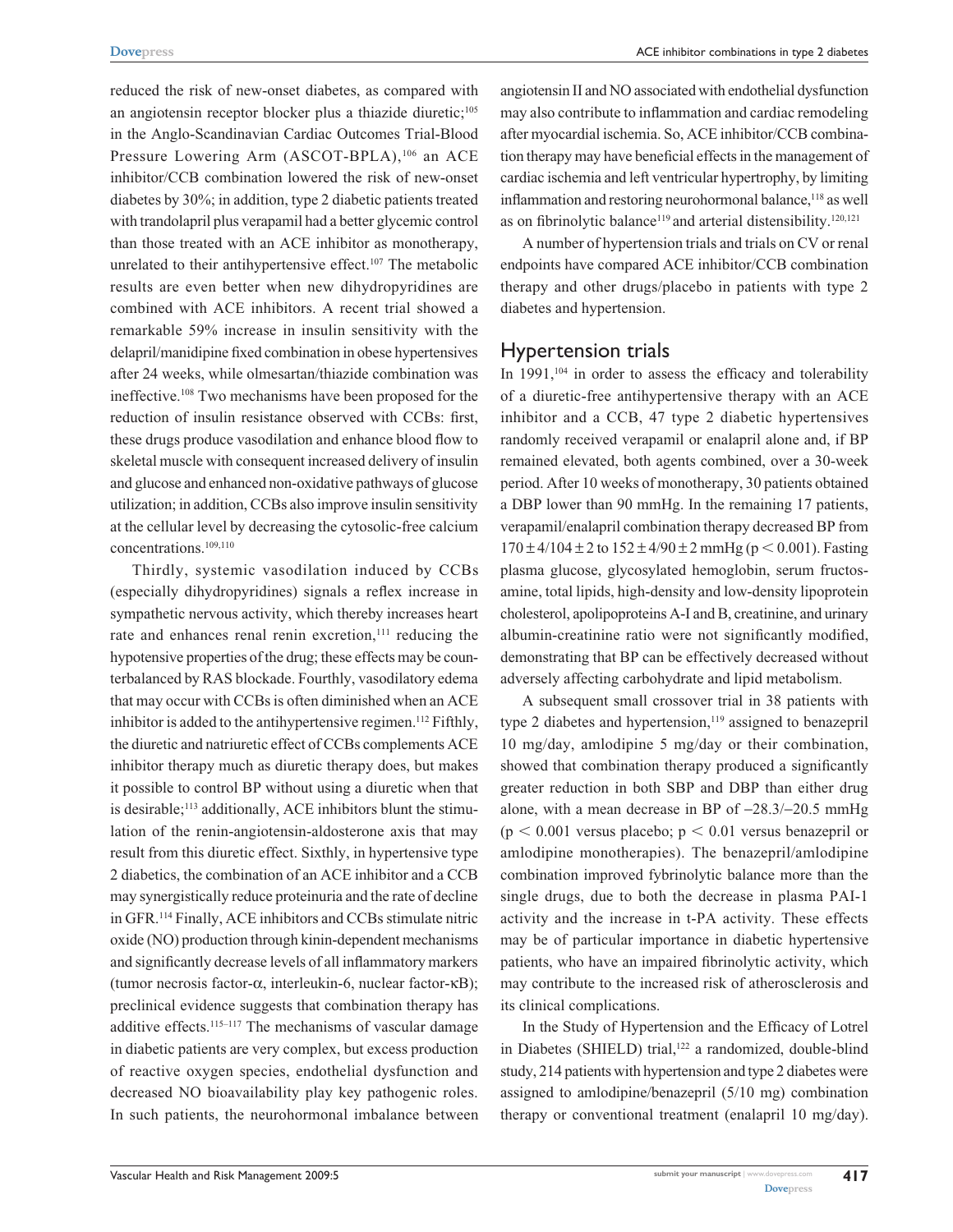If target BP  $(<$ 130/85 mmHg) was not achieved, study drugs were titrated to 10/20 mg/day or 20 mg/day, respectively. HCTZ was added if target BP was still not reached. Time from baseline to achieve  $BP < 130/85$  mmHg was shorter in the combination arm  $(5.3 \pm 3.1$  weeks versus  $6.4 \pm 3.8$  weeks,  $p = 0.001$ ). At 3 months, 63% of patients in the combination group achieved treatment goal, versus 37% in the conventional treatment group ( $p = 0.002$ ).

A controlled clinical trial<sup>123</sup> investigated the CCB lercanidipine versus HCTZ as add-on to enalapril monotherapy in diabetic patients (type 1 or 2) with uncontrolled hypertension. 174 subjects were included in a 2-week placebo run-in, followed by 4 weeks on enalapril 20 mg/day. Therefore, 135 non-responders (DBP  $\geq$  90 mmHg) were randomized to either lercanidipine 10 mg/day or HCTZ 12.5 mg/day. Both add-on therapies reduced DBP to a greater extent than enalapril monotherapy; target BP (130/85 mmHg) was achieved in 30.4% of patients on lercanidipine add-on and in 23.2% of subjects on HCTZ add-on, but the differences between the responder rates in the two treatment groups did not reach statistical significance ( $p > 0.05$ ). Both combinations were well tolerated.

The Amlodipine in Diabetes (ANDI) trial,<sup>124</sup> a randomized parallel-group trial, investigated BP lowering in 374 patients with type 2 diabetes and hypertension. Subjects not reaching BP goals  $(<130/80$  mmHg) after a 4-week open-label treatment with quinapril 20 mg/day ( $n = 374$ ) were assigned to either quinapril 40 mg/day ( $n = 167$ ) or quinapril 20 mg/day plus amlodipine 5 mg/day( $n = 62$ ). After 6 weeks of treatment, patients receiving combination therapy had significantly greater reductions in SBP ( $9.9 \pm 1.0$  mmHg vs  $4.3 \pm 1.1$  mmHg,  $p < 0.001$ ) and DBP (6.5  $\pm$  0.6 mmHg vs 2.7  $\pm$  0.6 mmHg,  $p < 0.001$ ), as compared to quinapril monotherapy. Both treatments were well tolerated, and showed a clinically neutral effect on high-sensitivity C-reactive protein.

The MORE trial<sup>125</sup> investigated the efficacy of the fixeddose combination of a CCB (manidipine 10 mg/day) and an ACE inhibitor (delapril 30 mg/day), compared with a combination of an ARB (losartan 50 mg/day) and a diuretic (HCTZ 12.5 mg/day), in 314 patients with hypertension and controlled type 2 diabetes (HbA<sub>1c</sub>  $\leq$  7.5%). All patients underwent ambulatory BP monitoring at baseline and at the end of treatment. After 12 weeks, mean decreases in 24-hour SBP were -9.3 mmHg in the manidine/delapril arm  $(n = 80)$  and  $-10.7$  mmHg in the losartan/HCTZ arm  $(n = 94)$ , respectively. The mean treatment difference was  $-1.4$  mmHg (95% CI  $-4.5/-1.8$ ), demonstrating the non-inferiority of the manidipine/delapril combination. A lower percentage of patients with increased HBA1c or requiring additional oral antidiabetic therapy was also observed in the CCB/ACE group. Both treatments were well tolerated and displayed comparable safety profiles.

#### Cardiovascular endpoints

Few large randomized clinical trials have evaluated the effects of a combination regimen (ACE inhibitor + CCB) on major CV outcomes in patients with both diabetes (mostly type 2) and hypertension.

In the aforementioned FACET trial,<sup>29</sup> 380 type 2 diabetic hypertensives were assigned to open-label therapy with either fosinopril (n = 189) or amlodipine (n = 191). The goal BP was defined as  $SBP \le 140$  mmHg and  $DBP \le 90$  mmHg. However, if BP was not controlled with monotherapy, the other study drug was added at full dose. Therefore, amlodipine was added in 30.7% of the fosinopril group patients (58/189), and fosinopril was added in 26.2% of the amlodipine group patients. The proportion of patients reaching the combined end point of stroke, acute MI or hospitalized angina was significantly lower in the fosinopril group compared with amlodipine (HR 0.49, 95% CI 0.26–0.95,  $p = 0.03$ ). In crude analyses according to postrandomization treatment, the patients who received fosinopril only  $(n = 131)$ , amlodipine only  $(n = 141)$  and the combination of fosinopril plus amlodipine ( $n = 108$ ) experienced 10, 27, and 4 major vascular events, respectively. In the same three groups, the number of patients experiencing acute MI was 7, 13, and 3, respectively; the number of patients with hospitalized angina was 0, 4 and 0; and the number of patients who experienced stroke was 3, 10 and 1, respectively. Compared with amlodipine alone, the combination treatment with fosinopril and amlodipine decreased the risk of major vascular events more than fosinopril only (HR 0.17, 95% CI 0.06–0.5,  $p = 0.001$ versus HR 0.37, 95% CI 0.18–0.77, p = 0.008, respectively). Therefore, combination therapy with ACE inhibitor and CCB scored better than monotherapy, but this important finding was not emphasized by the authors.<sup>81</sup>

In the Hypertension Optimal Treatment (HOT) trial,<sup>126</sup> 18,790 hypertensive patients (DBP between 100 and 115 mmHg) were randomly assigned to different target diastolic BP:  $\leq$  90 mmHg  $(n=6264)$ ,  $\leq$ 85 mmHg (n = 6264) or  $\leq$ 80 mmHg (n = 6262). A CCB (felodipine) was given as baseline therapy, with the possible addition of other agents, according to a 5-step regimen. ACE inhibitors were added at step two, and most patients received an ACE inhibitor/CCB combination therapy. In the diabetic cohort of the trial  $(n = 1501)$ , a decline in the rate of major CV events was observed in relation to the target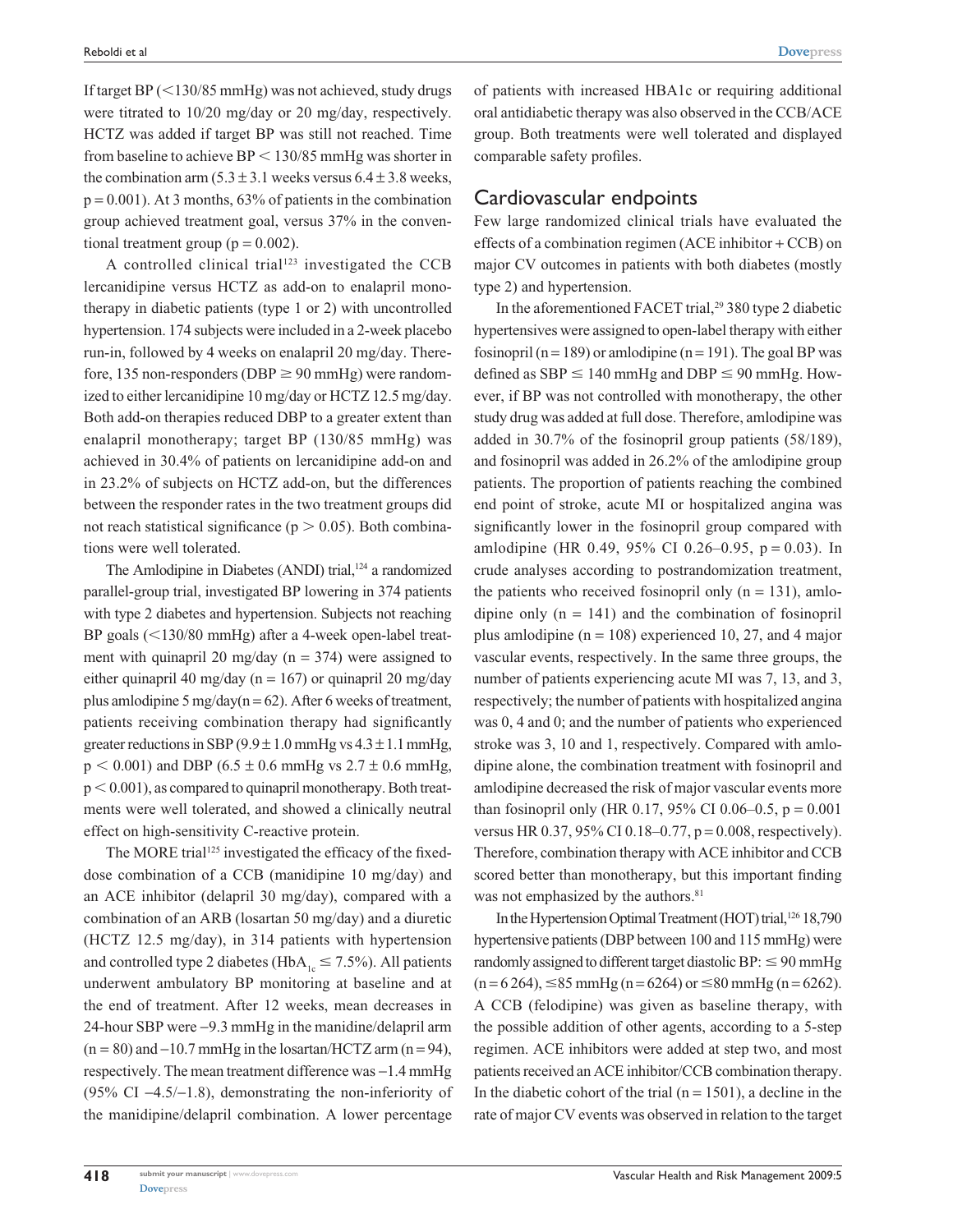group ( $p = 0.005$ ). In the group randomized to  $\leq 80$  mmHg the risk of major CV events was halved in comparison with that of the target group  $\leq 90$  mmHg. When silent MI was included, this change was attenuated but remained significant. The approximate halving of the risk was also observed for all MI, although not statistically significant. All stroke also showed a declining rate with lower target BP groups, with a risk reduction of about 30% in the  $\leq 80$  mmHg target group  $vs \leq 90$  mmHg target group. Cardiovascular mortality was also significantly lower in the  $\leq 80$  mmHg target group than in each of the other target groups.

In the diabetic subgroup of the Systolic Hypertension in Europe Trial  $(492/4695 \text{ patients})$ ,<sup>127</sup> subjects with diabetes and systolic hypertension were randomly assigned to either active treatment or placebo. Active treatment consisted of a CCB (nitrendipine 10 to 40 mg/day), with the possible addition or substitution of enalapril (5 to 20 mg/day) or HCTZ (12.5 to 25 mg/day) or both, titrated to reduce SBP by at least 20 mmHg and to less than 150 mmHg. Again, the second step was an ACE inhibitor, and most patients received an ACE inhibitor plus CCB combination. At 2 years, active treatment reduced overall mortality by 55% (from 45.1 deaths per 1000 patients to 26.4 deaths per 1000 patients), CV mortality by 76%, all CV events combined by 69%, fatal and non-fatal strokes by 73% and all cardiac events combined by 63%. Reductions in overall mortality, CV mortality and all CV events were significantly larger among the diabetic patients than among the nondiabetics ( $p = 0.04$ ,  $p = 0.02$ , and  $p = 0.01$ , respectively).

The International Verapamil-Trandolapril Study  $(INVEST)$ ,<sup>128</sup> a prospective, randomized, open-label, blinded endpoint (PROBE) trial, enrolled 22,576 patients with hypertension and CHD, randomly assigned to a nondihydropyridine CCB (verapamil SR) or a beta blockerbased (atenolol) regimen, and followed up for a mean duration of 2.7 years. In the diabetic cohort of the trial, $129$ 6,400 patients were randomized to 240 mg/day of verapamil SR or 50 mg/day of atenolol, titrated to maximal doses to achieve a target BP of  $\leq$ 130/85 mmHg. If BP goal was not achieved, trandolapril and HCTZ were recommended as primary and secondary add-on agents in the verapamil SR group, and the sequence was reversed in the atenolol group. At 24 months, the majority of participants required add-on therapy, with differences in use of trandolapril and HCTZ by strategy. In the verapamil SR group, 72.1% of patients were taking trandolapril and 51.2% HCTZ, versus 64.1% and 62.8% of patients in the atenolol group, respectively. Risk for primary (a composite of death, non-fatal MI or non-fatal stroke) and secondary outcomes (death, non-fatal MI, non-fatal stroke, BP control, CV hospitalizations, and CV death) did not differ by strategy, as well as BP control. Finally, an on-treatment analysis of randomized drugs, using atenolol 50 mg/day as a reference group, indicated a trend for reduced risk of the primary outcome with the addition of 2 mg/day of trandolapril to the verapamil-SR based strategy or of 12.5 mg/day of HCTZ to the atenolol-based strategy. This trial suggested that a combination therapy was more effective for reducing adverse outcomes in diabetic hypertensives, and that an ACE inhibitor/CCB combination could be used as an alternative to a beta-blocker based strategy in patients with concomitant CAD.

In the Bergamo Nephrologic Diabetes Complication (BENEDICT) trial,130 enrolling 1204 normoalbuminuric patients with type 2 diabetes and hypertension, randomized to trandolapril, verapamil, verapamil plus trandolapril or placebo (see below), the incidence of non-fatal CV events was similar in the four treatment groups (3.7% in the combination group, 4.0% in the trandolapril group, 4.3% in the verapamil group, and 4.0% in the placebo group). One subject receiving trandolapril, 1 receiving verapamil, and 3 receiving placebo died from a CV event. No fatal CV events occurred in the group receiving trandolapril plus verapamil.

The Anglo-Scandinavian Cardiac Outcomes Trial-Blood Pressure Lowering Arm (ASCOT-BPLA)<sup>106</sup> was designed to compare the effect on non-fatal MI and fatal CHD of two combination strategies, atenolol plus bendroflumethiazide versus amlodipine plus perindopril, in more than 19,000 hypertensive patients with no prior history of CHD. The study population was required to have at least three additional risk factors for CV disease: type 2 diabetes, peripheral arterial disease, previous stroke or transient ischemic attack, microalbuminuria or proteinuria, smoking and so forth. In the diabetic cohort of the trial,131 5137 patients were randomized to the atenolol-based regimen ( $n = 2572$ ) or to the amlodipinebased regimen ( $n = 2565$ ). A majority of patients received combination treatment with either amlodipine and perindopril or atenolol and thiazide, respectively. The mean SBP and DBP throughout the trial were 3.0 and 1.9 mmHg lower in the amlodipine/perindopril arm. In the latter, a significantly lower incidence of total CV events was observed, compared with the atenolol/HCTZ regimen (HR 0.86, 95% CI  $0.76-0.98$ ,  $p = 0.026$ ). Fatal and non-fatal strokes were  $25%$ lower ( $p = 0.017$ ), peripheral arterial disease 48% lower  $(p = 0.004)$  and coronary revascularization procedures 57% lower ( $p < 0.001$ ) in the amlodipine/perindopril group. However, non-fatal MI and fatal CHD, the primary endpoint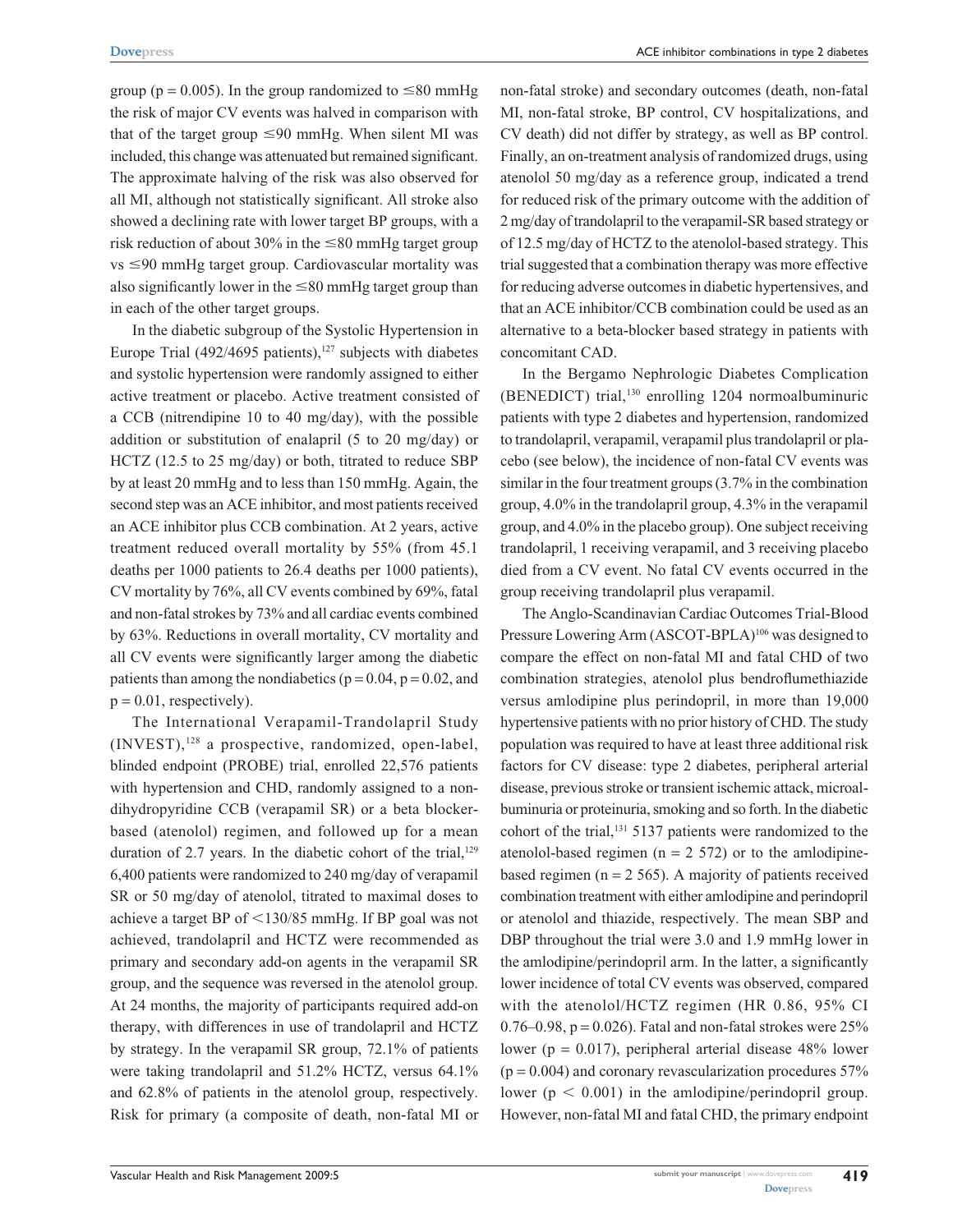in ASCOT, were reduced by a non-significant 8% (HR 0.92, 95% CI 0.74–1.15,  $p = 0.46$ ).

The recently published Avoiding Cardiovascular events through COMbination therapy in Patients Living with Systolic Hypertension (ACCOMPLISH) trial,<sup>132</sup> which included a large population of diabetic patients (see below), indicates that the combination of an ACE inhibitor and a CCB was superior to the combination of an ACE inhibitor and a diuretic in reducing CV endpoints.

#### Renal endpoints

In a randomized, double-blind, parallel group designed trial,133 37 patients with type 2 diabetes, hypertension and urinary protein excretion of  $>300$  mg/day were assigned to verapamil (a non-dihydropyridinic CCB), trandolapril or trandolapril + verapamil. Primary endpoint was a 25% greater reduction in urinary protein excretion (detected using 24-hour urine determinations) in the combination group as compared to either trandolapril or verapamil alone. During the trial, there was a 3 to 4 mmHg lower mean arterial pressure in the combination group versus monotherapy groups. The combination of trandolapril and verapamil produced and sustained a greater reduction in proteinuria (from 1403 to 592 mg/day) compared to higher doses of either verapamil (from 1349 to 985 mg/day) or trandolapril (from 1274 to 840 mg/day), independently of BP reduction  $(p < 0.05)$ .

In a subsequent, larger trial,  $134$  309 hypertensive patients with type 2 diabetes and microalbuminuria were randomized to the dihydropyridinic CCB amlodipine (5 to 15 mg/day), the ACE inhibitor fosinopril (10 to 30 mg/day), or both drugs. During the 4 years of follow-up, combination therapy was more effective in reducing BP than either drug alone, without affecting glucose homeostasis. All three treatments resulted in a significant decrease in urinary albumin excretion (UAE), but this effect became evident earlier and was more pronounced in the fosinopril than in the amlodipine arm. Again, combination therapy provided a greater antialbuminuric effect than the single drugs. In addition, a greater percentage of patients in the combination group were nonmicroalbuminuric at 4 years than in amlodipine or fosinopril groups (67%, 33% and 46%, respectively).

In a 12-week, double-blind SHIELD substudy, $121$ 20 patients with hypertension, type 2 diabetes and microalbuminuria were randomized to either a fixed-dose combination of amlodipine and benazapril or to enalapril monotherapy. At week 12, subjects in both the combination and the enalapril group experienced similar reductions from baseline

in urinary microalbumin excretion, from  $124 \pm 91$  ug/mg to  $36 \pm 14$  µg/mg creatinine and from  $102 \pm 58$  µg/mg to  $27 \pm 23$  µg/mg creatinine, respectively (p < 0.01 for both groups). Patients in both treatment groups demonstrated similar reductions in BP.

In the specific setting of primary prevention of diabetic nephropathy, the Bergamo Nephrologic Diabetes Complication Trial (BENEDICT)<sup>130</sup> was designed to assess whether ACE inhibitors and non-dihydropyridine CCBs, alone or in combination, are able to prevent microalbuminuria in patients with type 2 diabetes, hypertension and normal urinary albumin excretion. 1204 normoalbuminuric patients were randomized to trandolapril (n = 301), verapamil (n = 303), verapamil plus trandolapril ( $n = 300$ ) or placebo ( $n = 300$ ). Primary endpoint was the development of persistent microalbuminuria (overnight  $AER \ge 20 \mu g/min$  at two consecutive visits). Target BP was 120/80 mmHg. As compared with placebo, trandolapril plus verapamil and trandolapril alone decreased the incidence of microalbuminuria to a similar extent. In particular, persistent microalbuminuria developed in 5.7% of patients receiving combination therapy, as compared with 10% of the subjects receiving placebo. In addition, the effects of trandolapril/verapamil and trandolapril in preventing microalbuminuria exceeded expectations based on BP reduction per se. On the other hand, verapamil alone did not significantly delay the onset of microalbuminuria.

In the Add-on manidipine versus amlodipine in diabetic patients with hypertension and microalbuminuria (AMANDHA) trial,<sup>135</sup> 91 diabetic patients with uncontrolled hypertension and microalbuminuria despite full-dose treatment with a renin-angiotensin system blocker were randomized to either manidipine 20 mg/day ( $n = 61$ ) or amlodipine 10 mg/day ( $n = 30$ ) in a 2:1 ratio. After 6 months of treatment, patients were monitored for microalbuminuria for additional 18 months. Urinary albumin excretion was reduced by 65.5% with manidipine versus 20% with amlodipine at 6 months ( $p < 0.01$ ), and by 62.7 versus 16.6% ( $p < 0.01$ ) at 24 months, confirming the peculiar effects on glomerular hemodynamics of the latest generation of dihydropyridines.

In conclusion, even if there is sound scientific evidence suggesting the efficacy of ACE inhibitors plus CCBs in reducing proteinuria, the individual role of the two drug classes is still a matter of debate; at least in the case of older dihydropyridines, most of the antiproteinuric effects could be explained by ACE inhibition alone and/or by the additional BP reduction obtained by combination therapy. In any case,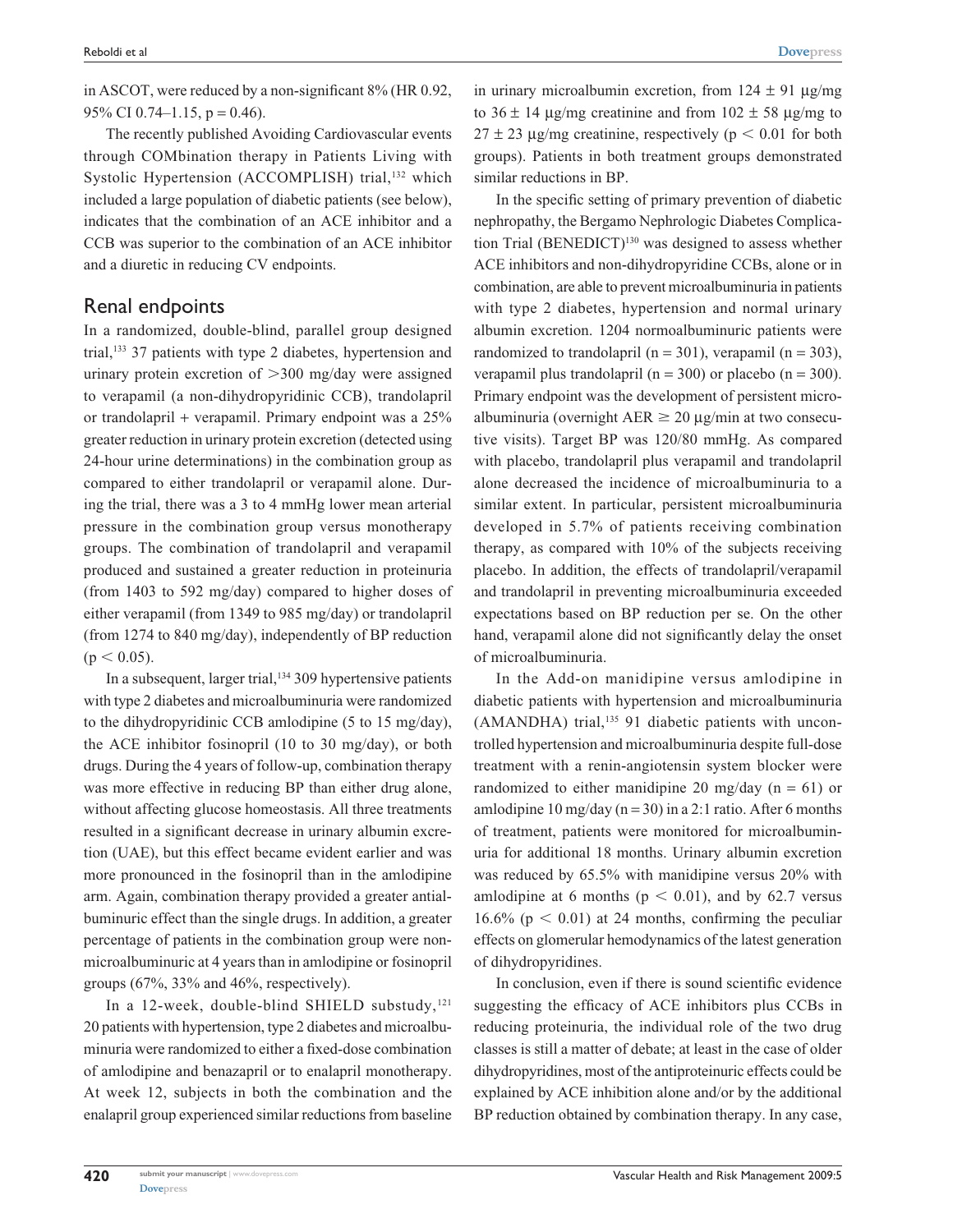combination therapy with ACE inhibitors and CCBs may reduce the slope of GFR reduction.<sup>114</sup>

## **Other ACE inhibitor combinations** ACE inhibitor plus angiotensin receptor blocker

The RAS has evolved to play an integral role in the preservation of hemodynamic stability in human beings, by regulating extracellular fluid volume, sodium balance, and CV function through direct and indirect effects on multiple organ systems.136 Activation of the renin-angiotensin axis produces the biologically active peptide angiotensin II, which has several structural and hemodynamic effects, including stimulation of the sympathetic nervous system, vasoconstriction, increased aldosterone release and sodium retention, cardiac remodeling, smooth muscle cells growth and proliferation, vascular inflammation, generation of reactive oxygen species, endothelial dysfunction, renal fibrosis and so forth. ACE inhibitors and ARBs work at different steps of the RAS. Although ACE inhibitors are able to reduce angiotensin II formation, non-ACE dependent pathways have also been identified.137 On the other hand, ARBs antagonize the binding of angiotensin II to the  $AT_1$  receptor, which mediates most of the undesirable effects associated with angiotensin II. Each of these drug classes has been shown to be effective in the treatment of congestive heart failure, proteinuric chronic kidney disease (diabetic or not) and high-CV risk patients. For example, the RESOLVD pilot study<sup>138</sup> demonstrated that combining enalapril with candesartan provides superior suppression of left-ventricular remodeling and RAS neurohormones as opposed to either therapy alone. The individual success of ACE inhibitors and ARBs has fueled the theory that combination therapy should provide additional CV and renal protection. The foundation of this premise, although biologically plausible, has yet to be proven in a compelling enough fashion to support the everyday use of these two drug classes in combination. To date, no long-term clinical trials have assessed mortality and morbidity with ACE inhibitor/ ARB combination therapy in a population consisting exclusively of type 2 diabetic hypertensives. In the VALsartan In Acute myocardial iNfarcTion trial,<sup>139</sup> 14,703 patients (55.3%) hypertensives) with acute MI complicated by heart failure or left ventricular systolic dysfunction or both were randomized to captopril ( $n = 4909$ ), valsartan ( $n = 4909$ ) or combination therapy ( $n = 4885$ ). In the latter arm, there were  $1146 (23.5%)$ diabetic patients (mostly type 2 diabetics, over 70% hypertensives).<sup>140</sup> In these subjects, the combination regimen did not

reduce total mortality ( $p = 0.7$ ) or the combined CV endpoint  $(p = 0.85)$ , as compared with captopril monotherapy, despite additional lowering of BP and a clear increase in the rate of intolerance to treatment. The Ongoing Telmisartan Alone and in Combination with Ramipril Global Endpoint Trial (ONTARGET)141 enrolled 25 620 patients at high CV risk, randomized to ramipril ( $n = 8576$ ), telmisartan ( $n = 8542$ ) or both  $(n = 8502)$ . 3220 diabetic patients (mostly type 2) diabetics with hypertension) received the combination of the two drugs. Again, combination therapy did not offer an additional reduction in the primary outcome (death from CV causes, MI, stroke, or hospitalization for heart failure;  $p = 0.15$ ), compared with ramipril, but significantly increased the risk of hypotension, syncope, hyperkalemia and renal dysfunction. Similarly, no benefit of combination therapy on the primary renal outcome (dialysis, doubling of serum creatinine, and death) was seen in participants with diabetic nephropathy;142 in the ONTARGET trial, the only benefit provided by dual RAS blockade was a greater reduction in urinary albumin excretion. This finding is consistent with a recent meta-analysis investigating combination therapy with ACE inhibitors and ARBs for diabetic nephropathy<sup>143</sup>, wherein the combination regimen lowered 24-hour proteinuria to a greater extent than either drug as monotherapy, even if the few long-term studies included  $(12 \text{ months})^{144,145}$  had not demonstrated any benefit.

As a consequence, concerns about dual-agent blockade of the RAS have been raised, particularly about the potential increase in the incidence of hyperkalemia and decrease in the GFR, even in the presence of normal renal arteries (late-onset renal failure from angiotensin blockade, LORFFAB).<sup>146,147</sup>

### ACE inhibitor plus aliskiren

Aliskiren is a low-molecular-weight hydrophilic non-peptide, which exerts a potent and specific competitive inhibition on renin, the initial and rate-limiting step of the RAS, reducing angiotensin I generation from angiotensinogen.<sup>148</sup> A reactive increase in the activity of the renin occurs when either ACE inhibitors or ARBs are used for long periods. Renin exerts additional actions through a renin receptor, leading to the production of angiotensin and aldosterone. Therefore, the prospect of dual blockade of the RAS with aliskiren and an ACE inhibitor has appeared promising. A phase 3 clinical trial randomized 837 patients with diabetes (mostly type 2 diabetics) and hypertension to aliskiren 150 mg/day alone, ramipril 5 mg/day alone or a combination of aliskiren 150 mg/day and ramipril 5 mg/day.<sup>149</sup> After 4 weeks, the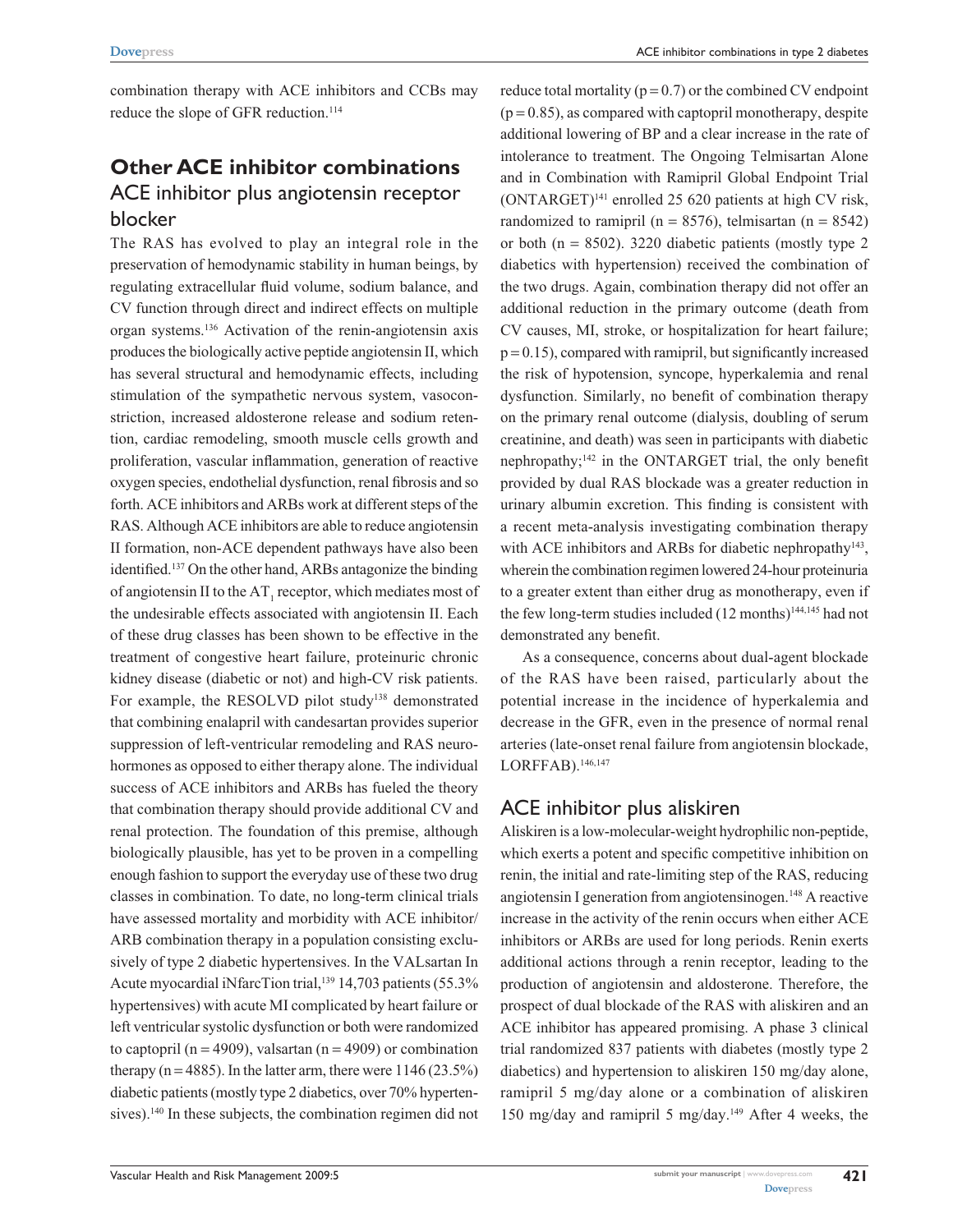dose in each arm was doubled for an additional 4 weeks. At 8 weeks, combination therapy was significantly more effective in reducing mean sitting SBP compared with either monotherapy ( $p < 0.005$ ), with an additional BP reduction of 4.6/2.1 mmHg over ramipril monotherapy. Treatments were well tolerated, with adverse events occurring in 33.8%, 32.3% and 30% of patients on ramipril, aliskiren, or aliskiren/ramipril, respectively. Most adverse events were mild or moderate. A substudy in 173 patients who underwent 24-hour BP monitoring at baseline and at the end of the trial150 showed that adding aliskiren to ramipril improves 24-hour BP control compared with monotherapy in patients with diabetes and hypertension, with a greater reduction in the early morning BP surge (21–24 hours post dose), which is associated with an increased CV risk.

### ACE inhibitor plus α-adrenergic blocker

In a small crossover trial,<sup>151</sup> 76 patients with type 2 diabetes, hypertension and albuminuria were randomized to receive the ACE inhibitor cilazapril (2.5–10 mg/day), the  $\alpha$ -adrenergic blocker doxazosin (2–8 mg/day) or both drugs at half doses. Patients of the first two groups received a single agent for 4 months, the drugs were then crossed for an additional 4 months followed by the addition of HCTZ for a final 4-month period. Patients of the cilazapril/doxazosin group received both drugs for 4 months, then HCTZ was added for an additional 4 months. All three initial regimens resulted in significant decline in both SBP and DBP values  $(p < 0.001)$ . The combination of cilazapril with doxazosin had a significant greater antialbuminuric effect: albuminuria decreased from  $365 \pm 115$  to  $162 \pm 105$  mg/24 hours, an RR of 56% (95% CI 16%–88%;  $p = 0.001$ ), as compared with  $350 \pm 105$  down to  $205 \pm 96$  mg/24 hours in the cilazapril group and with  $373 \pm 121$  down to  $322 \pm 107$ mg/24 hours in the doxazosin group. In the combination arm, the addition of HCTZ was followed by a further decline in albuminuria.

# **Which is the "best" ACE inhibitor combination in hypertensive patients with type 2 diabetes? Update after the GUARD and ACCOMPLISH trials**

Two recently published trials, GUARD and ACCOMPLISH, may help to shed a new light on this area. They are the first clinical studies specifically designed to directly compare initial combination therapy of either ACE inhibitor and diuretic or ACE inhibitor and CCB. In the Gauging Albuminuria Reduction with Lotrel in Diabetic Patients with Hypertension  $(GUARD)$  trial,<sup>114</sup> 332 hypertensive, albuminuric type 2 diabetics were assigned to benazepril/amlodipine or benazepril/HCTZ. After 1 year of treatment, both combinations significantly reduced the urinary albumin to creatinine ratio and the sitting BP. However, while BP was reduced more by the combination ACE inhibitor/CCB, initial treatment with benazepril and HCTZ resulted in a greater reduction in albuminuria, compared with benazepril plus amlodipine. The reasons for this difference could be multiple. First, conventional dihydropyridinic CCBs, such as amlodipine, may cause vasodilation of afferent renal arterioles with minor changes in the efferent arteriole diameter, with a consequent increase in intraglomerular pressure and proteinuria. Therefore, the observations of the GUARD cannot be extended to other dihydropyridinic (ie, manidipine) or non-dihydropyridinic CCBs, as clearly showed by the recently published AMANDHA trial.<sup>135</sup> Other possible explanations suggested by the authors of the trial include greater reduction in eGFR in the diuretic group as well as differences in preexisting volume status. Finally, high sodium intake may blunt the antiproteinuric effects of ACE inhibitors; in such patients, the use of thiazide diuretics may overcome this blunting effect. However, another recently published trial in hypertensive patients with type 2 diabetes<sup>152</sup> showed that adding manidipine on top of RAS blocker, candesartan, reduced the urinary albumin excretion by 53%, while thiazide diuretic add-on was ineffective. Altough obtained with a combination therapy based on an angiotensin receptor blocker instead of an ACE inhibitor, these results are in sharp contrast with the discussed GUARD trial.

Interestingly, rates of progression to overt diabetic nephropathy by the end of the GUARD trial were similar between the benazepril/amlodipine and the benazepril/ hydrochlorotiazide group  $(4.6\% \text{ vs } 4.0\%, \text{ p } = 0.79)$ . More importantly, the mean decrease in the estimated GFR (eGFR) over the 52-week period was less in the benazepril/amlodipine group than in the benazepril/HCTZ group  $(-2.03 \pm 1.4.2)$ vs  $-13.64 \pm 16.1$  mL/min,  $p < 0.0001$ ). Again, a greater reduction in proteinuria, as observed in the benazepril/HCTZ arm of GUARD, does not necessarily translate into greater renoprotection, as expressed by the slope of GFR reduction.

Further in favor of the ACE inhibitor/CCB combination, the recently published ACCOMPLISH trial<sup>132</sup> demonstrated a striking superiority of the benazepril/amlodipine combination, as compared with benazepril/HCTZ, in reducing CV events in 11,506 hypertensive patients at high CV risk, 60% of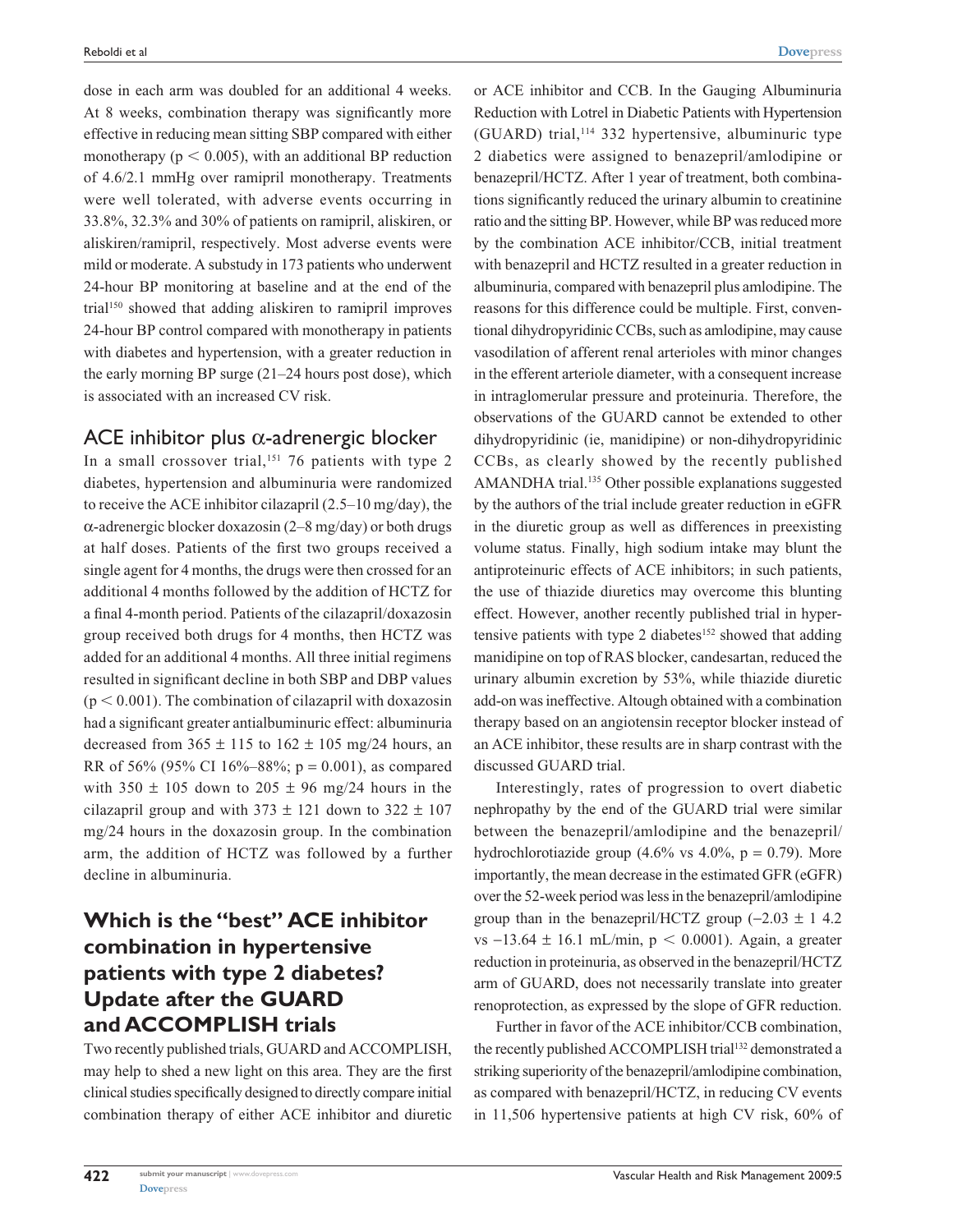whom were diabetics. After a mean of 30 months of treatment exposure, the primary outcome, which was defined as the composite of a CV event and death from CV causes, occurred in 552 patients (9.6%) in the benazepril/amlodipine group as compared with 679 patients (11.8%) in the benazepril/HCTZ group (HR 0.80,  $p < 0.001$ ). For the secondary endpoint of death from CV causes plus nonfatal MI and non-fatal stroke, there were 288 events (5%) in the first group as compared with 364 (6.3%) in the second group (HR 0.79,  $p = 0.002$ ); similarly, for the secondary endpoint of CV events, there were 494 events (8.6%) in the benazepril/amlodipine arm versus 592 (10.3%) in the benazepril/HCTZ arm (HR 0.83,  $p = 0.002$ ).

In conclusion, emerging evidence strongly supports the use of an ACE inhibitor/CCB combination in high-risk patients. Because more than 75% of hypertensive patients with type 2 diabetes will require a combination therapy to adequately control BP, 17,153 an ACE inhibitor/CCB association may be the first choice for controlling BP in hypertensive patients with type 2 diabetes, providing at the same time both reno- and cardioprotection.

#### **Disclosures**

The authors disclose no conflicts of interest.

### **References**

- 1. Steinbrook R. Facing the Diabetes Epidemic Mandatory Reporting of Glycosylated Hemoglobin Values in New York City. *N Engl J Med*. 2006;354(6):545–548.
- 2. Wild S, Roglic G, Green A, Sicree R, King H. Global prevalence of diabetes: estimates for the year 2000 and projections for 2030. *Diabetes Care*. 2004;27(5):1047–1053.
- 3. Stults B, Jones RE. Management of Hypertension in Diabetes. *Diabetes Spectr*. 2006;19(1):25–31.
- 4. DeFronzo RA, Ferrannini E. Insulin resistance. A multifaceted syndrome responsible for NIDDM, obesity, hypertension, dyslipidemia, and atherosclerotic cardiovascular disease. *Diabetes Care*. 1991;14(3):173–194.
- 5. Garg JP, Bakris GL. Microalbuminuria: marker of vascular dysfunction, risk factor for cardiovascular disease. *Vasc Med*. 2002;7(1):35–43.
- 6. Mancia G, De Backer G, Dominiczak A, et al. Guidelines for the Management of Arterial Hypertension: The Task Force for the Management of Arterial Hypertension of the European Society of Hypertension (ESH) and of the European Society of Cardiology (ESC). *J Hypertens*. 2007;25(6):1105–1187.
- 7. Beckman JA, Creager MA, Libby P. Diabetes and atherosclerosis: epidemiology, pathophysiology, and management. *JAMA*. 2002; 287(19):2570–2581.
- 8. Sowers JR, Epstein M, Frohlich ED. Diabetes, hypertension, and cardiovascular disease: an update. *Hypertension*. 2001;37(4):1053–1059.
- 9. Rosamond W, Flegal K, Friday G, et al. Heart disease and stroke statistics – 2007 update: a report from the American Heart Association Statistics Committee and Stroke Statistics Subcommittee. *Circulation*. 2007;115(5):e69–e171.
- 10. Movahed MR, Hashemzadeh M, Jamal MM. Diabetes mellitus is a strong, independent risk for atrial fibrillation and flutter in addition to other cardiovascular disease. *Int J Cardiol*. 2005;105(3):315–318.
- 11. Tomson C, Ford D, Ansell D. The UK Renal Registry: an overview. *Br J Hosp Med (Lond)*. 2008;69(10):548–549.
- 12. MMWR WR. Racial differences in trends of end-stage renal disease, by primary diagnosis – United States, 1994–2004. *MMWR Morb Mortal Wkly Rep*. 2007;56(11):253–256.
- 13. Thomas MC, Atkins RC. Blood pressure lowering for the prevention and treatment of diabetic kidney disease. *Drugs*. 2006;66(17):2213–2234.
- 14. Fong DS, Aiello LP, Ferris FL, 3rd Klein R. Diabetic retinopathy. *Diabetes Care*. 2004;27(10):2540–2553.
- 15. Tesfaye S, Chaturvedi N, Eaton SE, et al. Vascular risk factors and diabetic neuropathy. *N Engl J Med*. 2005;352(4):341–350.
- 16. MacMahon S, Peto R, Cutler J, et al. Blood pressure, stroke, and coronary heart disease. Part 1, Prolonged differences in blood pressure: prospective observational studies corrected for the regression dilution bias. *Lancet*. 1990;335(8692):765–774.
- 17. Chobanian AV, Bakris GL, Black HR, et al. Seventh report of the Joint National Committee on Prevention, Detection, Evaluation, and Treatment of High Blood Pressure. *Hypertension*. 2003;42(6):1206–1252.
- 18. American Diabetes Association SG. Standards of medical care in diabetes – 2008. *Diabetes Care*. 2008;31 Suppl 1:S12–S54.
- 19. UKPDS SG. Tight blood pressure control and risk of macrovascular and microvascular complications in type 2 diabetes: UKPDS 38. UK Prospective Diabetes Study Group. *BMJ*. 1998;317(7160):703–713.
- 20. Prisant LM, Weir MR, Papademetriou V, et al. Low-dose drug combination therapy: an alternative first-line approach to hypertension treatment. *Am Heart J*. 1995;130(2):359–366.
- 21. Law MR, Wald NJ, Morris JK, Jordan RE. Value of low dose combination treatment with blood pressure lowering drugs: analysis of 354 randomised trials. *BMJ* 2003;326(7404):1427.
- 22. Lacourciere Y, Poirier L, Hebert D, et al. Antihypertensive efficacy and tolerability of two fixed-dose combinations of valsartan and hydrochlorothiazide compared with valsartan monotherapy in patients with stage 2 or 3 systolic hypertension: an 8-week, randomized, double-blind, parallel-group trial. *Clin Ther*. 2005;27(7):1013–1021.
- 23. Taylor AA. Combination drug treatment of hypertension: have we come full circle? *Curr Cardiol Rep*. 2004;6(6):421–426.
- 24. Epstein M, Bakris G. Newer approaches to antihypertensive therapy. Use of fixed-dose combination therapy. *Arch Intern Med*. 1996;156(17): 1969–1978.
- 25. Frank J. Managing hypertension using combination therapy. *Am Fam Physician*. 2008;77(9):1279–1286.
- 26. Williams B, Shaw A, Durrant R, Crinson I, Pagliari C, de Lusignan S. Patient perspectives on multiple medications versus combined pills: a qualitative study. *QJM.* 2005;98(12):885–893.
- 27. HOPE and micro-HOPE, SG. Effects of ramipril on cardiovascular and microvascular outcomes in people with diabetes mellitus: results of the HOPE study and MICRO-HOPE substudy. Heart Outcomes Prevention Evaluation Study Investigators. *Lancet*. 2000;355(9200): 253–259.
- 28. Niskanen L, Hedner T, Hansson L, Lanke J, Niklason A. Reduced cardiovascular morbidity and mortality in hypertensive diabetic patients on first-line therapy with an ACE inhibitor compared with a diuretic/ beta-blocker-based treatment regimen: a subanalysis of the Captopril Prevention Project. *Diabetes Care*. 2001;24(12):2091–2096.
- 29. Tatti P, Pahor M, Byington RP, et al. Outcome results of the Fosinopril Versus Amlodipine Cardiovascular Events Randomized Trial (FACET) in patients with hypertension and NIDDM. *Diabetes Care*. 1998;21(4):597–603.
- 30. Estacio RO, Jeffers BW, Hiatt WR, Biggerstaff SL, Gifford N, Schrier RW. The effect of nisoldipine as compared with enalapril on cardiovascular outcomes in patients with non-insulin-dependent diabetes and hypertension. *N Engl J Med*. 1998;338(10):645–652.
- 31. Turnbull F, Neal B, Algert C, et al. Effects of different blood pressurelowering regimens on major cardiovascular events in individuals with and without diabetes mellitus: results of prospectively designed overviews of randomized trials. *Arch Intern Med*. 2005;165(12): 1410–1419.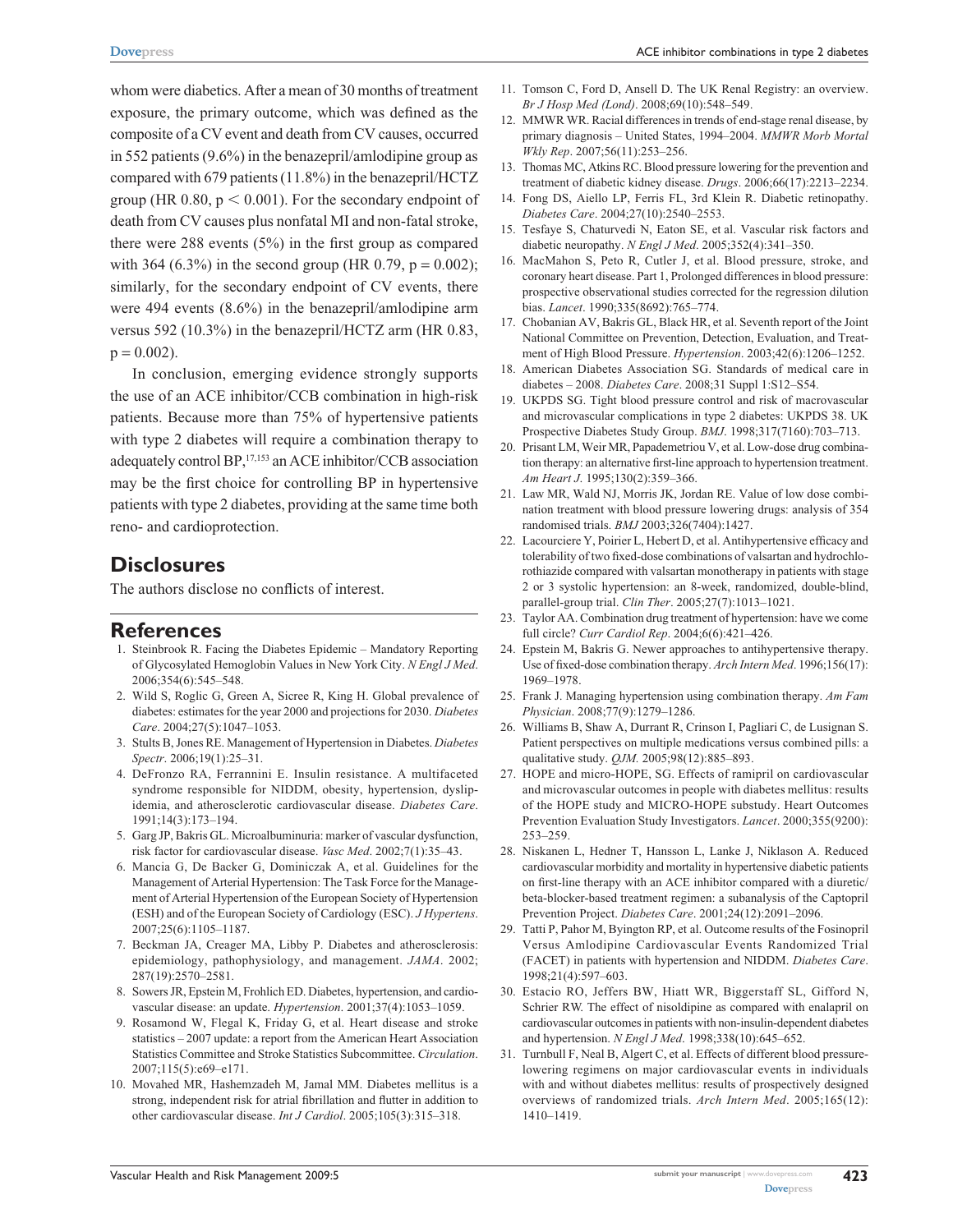- 32. Arauz-Pacheco C, Parrott MA, Raskin P. Hypertension management in adults with diabetes. *Diabetes Care*. 2004;27 Suppl 1:S65–S67.
- 33. Viberti G, Wheeldon NM. Microalbuminuria reduction with valsartan in patients with type 2 diabetes mellitus: a blood pressure-independent effect. *Circulation*. 2002;106(6):672–678.
- 34. Brenner BM, Cooper ME, de Zeeuw D, et al. Effects of losartan on renal and cardiovascular outcomes in patients with type 2 diabetes and nephropathy. *N Engl J Med.* 2001;345(12):861–869.
- 35. Lewis EJ, Hunsicker LG, Clarke WR, et al. Renoprotective effect of the angiotensin-receptor antagonist irbesartan in patients with nephropathy due to type 2 diabetes. *N Engl J Med*. 2001;345(12):851–860.
- 36. Parving HH, Lehnert H, Brochner-Mortensen J, Gomis R, Andersen S, Arner P. The effect of irbesartan on the development of diabetic nephropathy in patients with type 2 diabetes. *N Engl J Med*. 2001; 345(12):870–878.
- 37. Barnett A. Preventing renal complications in type 2 diabetes: results of the diabetics exposed to telmisartan and enalapril trial. *J Am Soc Nephrol*. 2006;17(4 Suppl 2):S132–S135.
- 38. Palmer BF. Improving BP control with combined renin-angiotensin system blockade and thiazide diuretics in hypertensive patients with diabetes mellitus or kidney disease. *Am J Cardiovasc Drugs*. 2008;  $8(1) \cdot 9 - 14$
- 39. Whelton PK, Barzilay J, Cushman WC, et al. Clinical outcomes in antihypertensive treatment of type 2 diabetes, impaired fasting glucose concentration, and normoglycemia: Antihypertensive and Lipid-Lowering Treatment to Prevent Heart Attack Trial (ALLHAT). *Arch Intern Med*. 2005;165(12):1401–1409.
- 40. Palmer BF. Renal dysfunction complicating the treatment of hypertension. *N Engl J Med.* 2002;347(16):1256–1261.
- 41. Kjeldsen SE, Os I, Hoieggen A, Beckey K, Gleim GW, Oparil S. Fixed-dose combinations in the management of hypertension: defining the place of angiotensin receptor antagonists and hydrochlorothiazide. *Am J Cardiovasc Drugs*. 2005;5(1):17–22.
- 42. Vaughan ED Jr, Carey RM, Peach MJ, Ackerly JA, Ayers CR. The renin response to diuretic therapyl A limitation of antihypertensive potential. *Circ Res*. 1978;42(3):376–381.
- 43. Greenberg A. Diuretic complications. *Am J Med Sci*. 2000;319(1):10–24.
- 44. Wilcox CS. Metabolic and adverse effects of diuretics. *Semin Nephrol*/ 1999;19(6):557–568.
- 45. Zillich AJ, Garg J, Basu S, Bakris GL, Carter BL. Thiazide diuretics, potassium, and the development of diabetes: a quantitative review. *Hypertension*. 2006;48(2):219–224.
- 46. Koster JC, Remedi MS, Masia R, Patton B, Tong A, Nichols CG. Expression of ATP-insensitive KATP channels in pancreatic beta-cells underlies a spectrum of diabetic phenotypes. *Diabetes*. 2006;55(11): 2957–2964.
- 47. Shafi T, Appel LJ, Miller ER 3rd, Klag MJ, Parekh RS. Changes in serum potassium mediate thiazide-induced diabetes. *Hypertension*. 2008;52(6):1022–1029.
- 48. Eriksson JW, Jansson PA, Carlberg B, et al. Hydrochlorothiazide, but not Candesartan, aggravates insulin resistance and causes visceral and hepatic fat accumulation: the mechanisms for the diabetes preventing effect of Candesartan (MEDICA) Study. *Hypertension*. 2008;52(6):1030–1037.
- 49. Carter BL, Einhorn PT, Brands M, et al. Thiazide-induced dysglycemia: call for research from a working group from the national heart, lung, and blood institute. *Hypertension*. 2008;52(1):30–36.
- 50. Asmar RG, London GM, O'Rourke ME, Safar ME. Improvement in blood pressure, arterial stiffness and wave reflections with a very-lowdose perindopril/indapamide combination in hypertensive patient: a comparison with atenolol. *Hypertension*. 2001;38(4):922–926.
- 51. Chanudet X, De Champvallins M. Antihypertensive efficacy and tolerability of low-dose perindopril/indapamide combination compared with losartan in the treatment of essential hypertension. *Int J Clin Pract*. 2001;55(4):233–239.
- 52. Corea L, Bentivoglio M, Verdecchia P. Low-dose captopril therapy in mild and moderate hypertension. Randomized comparison of twice daily vs three times daily doses. *Hypertension*. 1983;5(5Pt 2):III157–159.
- 53. Vidt DG. A controlled multiclinic study to compare the antihypertensive effects of MK-421, hydrochlorothiazide, and MK-421 combined with hydrochlorothiazide in patients with mild to moderate essential hypertension. *J Hypertens Suppl*. 1984;2(2):S81–S88.
- 54. Esnault VL, Ekhlas A, Delcroix C, Moutel MG, Nguyen JM. Diuretic and enhanced sodium restriction results in improved antiproteinuric response to RAS blocking agents. *J Am Soc Nephrol*. 2005;16(2): 474–481.
- 55. Buter H, Hemmelder MH, Navis G, de Jong PE, de Zeeuw D. The blunting of the antiproteinuric efficacy of ACE inhibition by high sodium intake can be restored by hydrochlorothiazide. *Nephrol Dial Transplant*. 1998;13(7):1682–1685.
- 56. Heeg JE, de Jong PE, van der Hem GK, de Zeeuw D. Efficacy and variability of the antiproteinuric effect of ACE inhibition by lisinopril. *Kidney Int*. 1989;36(2):272–279.
- 57. Jones-Burton C, Mishra SI, Fink JC, et al. An in-depth review of the evidence linking dietary salt intake and progression of chronic kidney disease. *Am J Nephrol*. 2006;26(3):268–275.
- 58. Weinberger MH. Blood pressure and metabolic responses to hydrochlorothiazide, captopril, and the combination in black and white mild-to-moderate hypertensive patients. *J Cardiovasc Pharmacol*. 1985; 7 Suppl 1:S52–S55.
- 59. Opie L. Angiotensin-converting enzyme inhibitors: the advance continues. Third Edition, University of Cape Town Press. Chapter 3, 1999. p. 64–67. Chapter 10, p. 222–224.
- 60. Jauch KW, Hartl W, Guenther B, Wicklmayr M, Rett K, Dietze G. Captopril enhances insulin responsiveness of forearm muscle tissue in non-insulin-dependent diabetes mellitus. *Eur J Clin Invest*. 1987;17(5):448–454.
- 61. Kodama J, Katayama S, Tanaka K, Itabashi A, Kawazu S, Ishii J. Effect of captopril on glucose concentration. Possible role of augmented postprandial forearm blood flow. *Diabetes Care*. 1990;13(11): 1109–1111.
- 62. Jacob S, Warth B, Thies R, Gross A, Augustin HJ, Dietze GJ. Acute effects of various doses of captopril on glucose metabolism in humans. *Third International Simposium on ACE inhibition, Amsterdam, The Netherlands*. 1993.
- 63. Henriksen EJ, Jacob S. Angiotensin converting enzyme inhibitors and modulation of skeletal muscle insulin resistance. *Diabetes Obes Metab*. 2003;5(4):214–222.
- 64. Pollare T, Lithell H, Berne CA. Comparison of the effects of hydrochlorothiazide and captopril on glucose and lipid metabolism in patients with hypertension. *N Engl J Med.* 1989;321(13): 868–873.
- 65. Vuorinen-Markkola H, Yki-Jarvinen H. Antihypertensive therapy with enalapril improves glucose storage and insulin sensitivity in hypertensive patients with non-insulin-dependent diabetes mellitus. *Metabolism*. 1995;44(1):85–89.
- 66. HOPE SG. Effects of ramipril on cardiovascular and microvascular outcomes in people with diabetes mellitus: results of the HOPE study and MICRO-HOPE substudy. Heart Outcomes Prevention Evaluation Study Investigators. *Lancet*. 2000;355(9200):253–259.
- 67. ALLHAT SG. Major outcomes in high-risk hypertensive patients randomized to angiotensin-converting enzyme inhibitor or calcium channel blocker vs diuretic: The Antihypertensive and Lipid-Lowering Treatment to Prevent Heart Attack Trial (ALLHAT). *JAMA*. 2002;288(23):2981–2997.
- 68. Elliott WJ, Meyer PM. Incident diabetes in clinical trials of antihypertensive drugs: a network meta-analysis. *Lancet*. 2007;369(9557): 201–207.
- 69. Weinberger MH. Influence of an angiotensin converting-enzyme inhibitor on diuretic-induced metabolic effects in hypertension. *Hypertension*. 1983;5(5Pt 2):III132–138.
- 70. Shamiss A, Carroll J, Peleg E, Grossman E, Rosenthal T. The effect of enalapril with and without hydrochlorothiazide on insulin sensitivity and other metabolic abnormalities of hypertensive patients with NIDDM. *Am J Hypertens*. 1995;8(3):276–281.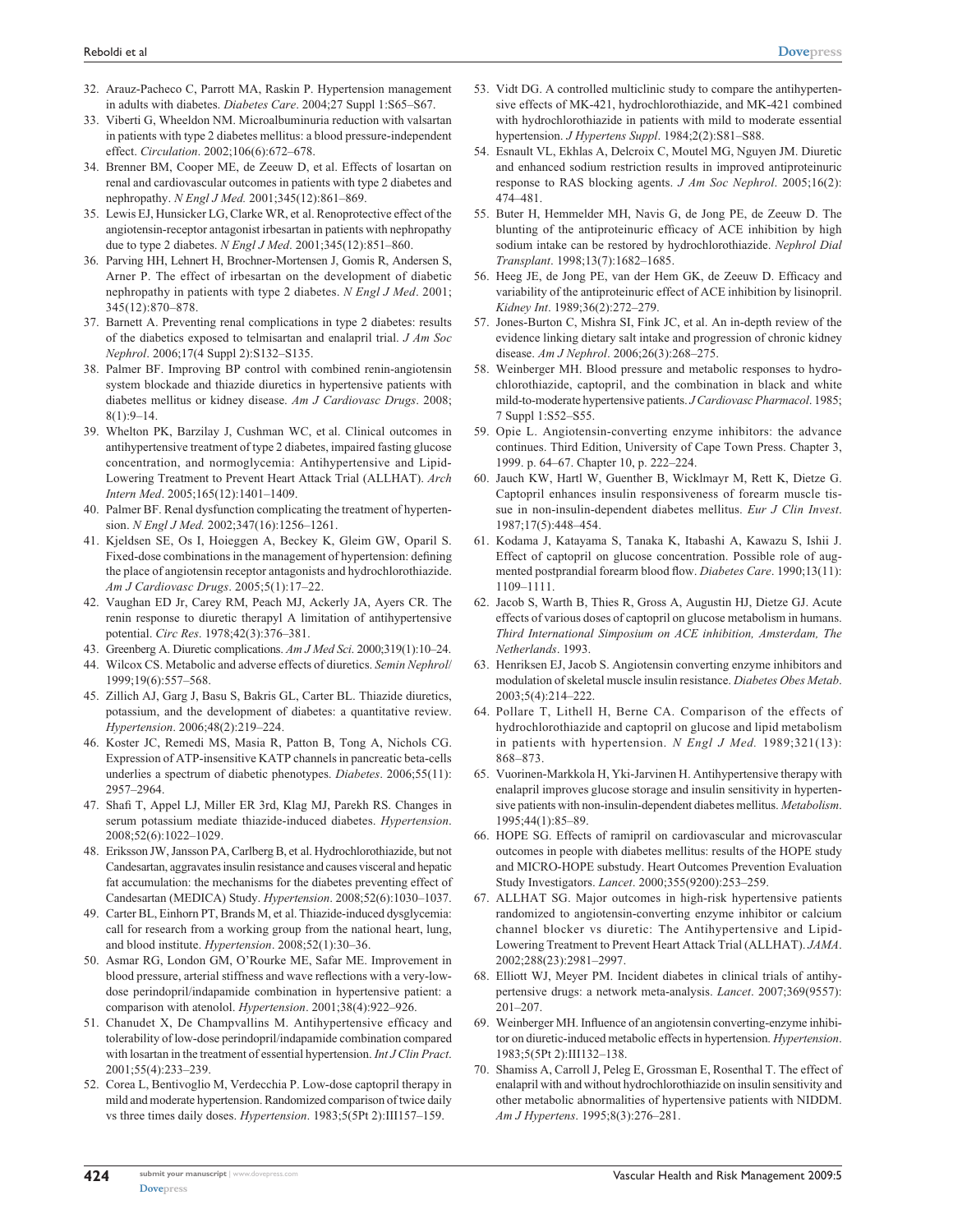- 71. Parati G, omboni S, Malacco E. Antihypertensive efficacy of zofenopril and hydrochlorothiazide and their different combinations assessed by 24 h ambulatory blood pressure monitoring. *Journal of Hypertension Supplement 2*. 2005;S309.
- 72. Hunter SJ, Wiggam MI, Ennis CN, et al. Comparison of effects of captopril used either alone or in combination with a thiazide diuretic on insulin action in hypertensive Type 2 diabetic patients: a double-blind crossover study. *Diabet Med*. 1999;16(6):482–487.
- 73. McLaughlin DM, Atkinson AB, Ennis CN, et al. Comparison of effects of combined ACE inhibitor and low-dose thiazide diuretic with ACE inhibitor alone on insulin action in patients with hypertension and Type 2 diabetes: a double-blind crossover study. *Diabet Med* 2008;25(5):631–634.
- 74. Patel A, MacMahon S, Chalmers J, et al. Effects of a fixed combination of perindopril and indapamide on macrovascular and microvascular outcomes in patients with type 2 diabetes mellitus (the ADVANCE trial): a randomised controlled trial. *Lancet*. 2007;370(9590): 829–840.
- 75. Mogensen CE, Viberti G, Halimi S, et al. Effect of Low-Dose Perindopril/Indapamide on Albuminuria in Diabetes: Preterax in Albuminuria Regression: PREMIER. *Hypertension.* 2003;41(5): 1063–1071.
- 76. PROGRESS SG. Effects of a perindopril-based blood pressure lowering regimen on cardiac outcomes among patients with cerebrovascular disease. *Eur Heart J*. 2003;24(5):475–484.
- 77. Berthet K, Neal BC, Chalmers JP, et al. Reductions in the risks of recurrent stroke in patients with and without diabetes: The PROGRESS Trial. *Blood Pressure*. 2004;13(1):7–13.
- 78. Chan JC, Cockram CS, Nicholls MG, Cheung CK, Swaminathan R. Comparison of enalapril and nifedipine in treating non-insulin dependent diabetes associated with hypertension: one year analysis. *BMJ*. 1992;305(6860):981–985.
- 79. Patel A, MacMahon S, Chalmers J, et al. Intensive blood glucose control and vascular outcomes in patients with type 2 diabetes. *N Engl J Med*. 2008;358(24):2560–2572.
- 80. Hansson L, Lindholm LH, Ekbom T, et al. Randomised trial of old and new antihypertensive drugs in elderly patients: cardiovascular mortality and morbidity the Swedish Trial in Old Patients with Hypertension-2 study. *Lancet*. 1999;354(9192):1751–1756.
- 81. Nosadini R, Tonolo G. Cardiovascular and renal protection in type 2 diabetes mellitus: the role of calcium channel blockers. *J Am Soc Nephrol*. 2002;13 Suppl 3:S216–S223.
- 82. Opie LH. Calcium channel blockers in hypertension: reappraisal after new trials and major meta-analyses. *Am J Hypertens*. 2001;14(10): 1074–1081.
- 83. Avanzini F, Tognoni G. INSIGHT and NORDIL. International Nifedipine GITS study: Intervention as a Goal in Hypertension Treatment. Nordic Diltiazem Study. *Lancet.* 2000;356(9245):1927–8; author reply 1928–1929.
- 84. Pitt B, Byington RP, Furberg CD, et al. Effect of amlodipine on the progression of atherosclerosis and the occurrence of clinical events. PREVENT Investigators. *Circulation.* 2000;102(13):1503–1510.
- 85. Zanchetti A, Rosei EA, Dal Palu C, Leonetti G, Magnani B, Pessina A. The Verapamil in Hypertension and Atherosclerosis Study (VHAS): results of long-term randomized treatment with either verapamil or chlorthalidone on carotid intima-media thickness. *J Hypertens*. 1998;16(11):1667–1676.
- 86. Folts JD, Schafer AI, Loscalzo J, Willerson JT, Muller JE. A perspective on the potential problems with aspirin as an antithrombotic agent: a comparison of studies in an animal model with clinical trials. *J Am Coll Cardiol*. 1999;33(2):295–303.
- 87. Pumphrey CW, Fuster V, Dewanjee MK, Chesebro JH, Vlietstra RE, Kaye MP. Comparison of the antithrombotic action of calcium antagonist drugs with dipyridamole in dogs. *Am J Cardiol*. 1983;51(3): 591–595.
- 88. Fogari R. Ankle oedema and sympathetic activation. *Drugs*. 2005; 65 Suppl 2:21–27.
- 89. Fogari R, Zoppi A, Corradi L, Preti P, Malalamani GD, Mugellini A. Effects of different dihydropyridine calcium antagonists on plasma norepinephrine in essential hypertension. *J Hypertens*. 2000;18(12): 1871–1875.
- 90. Smith AC, Toto R, Bakris GL. Differential effects of calcium channel blockers on size selectivity of proteinuria in diabetic glomerulopathy. *Kidney Int*. 1998;54(3):889–896.
- 91. Hayashi K, Nagahama T, Oka K, Epstein M, Saruta T. Disparate effects of calcium antagonists on renal microcirculation. *Hypertens Res*. 1996;19(1):31–36.
- 92. Hayashi K, Ozawa Y, Fujiwara K, Wakino S, Kumagai H, Saruta T. Role of actions of calcium antagonists on efferent arterioles – with special references to glomerular hypertension. *Am J Nephrol*. 2003;23(4): 229–244.
- 93. Hayashi K, Wakino S, Sugano N, Ozawa Y, Homma K, Saruta T. Ca<sup>2+</sup> channel subtypes and pharmacology in the kidney. *Circ Res*. 2007; 100(3):342–353.
- 94. Harris D, Thomas M, Johnson D, Nicholls K, Gillin A. The CARI guidelines. Prevention of progression of kidney disease. *Nephrology (Carlton)*. 2006;11 Suppl 1:S2–197.
- 95. Brouwer RM, Bolli P, Erne P, Conen D, Kiowski W, Buhler FR. Antihypertensive treatment using calcium antagonists in combination with captopril rather than diuretics. *J Cardiovasc Pharmacol*. 1985; 7 Suppl 1:S88–S91.
- 96. Chrysant SG, Bakris GL. Amlodipine/benazepril combination therapy for hypertensive patients nonresponsive to benazepril monotherapy. *Am J Hypertens*. 2004;17(7):590–596.
- 97. Cushman WC, Cohen JD, Jones RP, Marbury TC, Rhoades RB, Smith LK. Comparison of the fixed combination of enalapril/diltiazem ER and their monotherapies in stage 1 to 3 essential hypertension. *Am J Hypertens*. 1998;11(1Pt 1):23–30.
- 98. Fitscha P, Meisner W, Hitzenberger G. Evaluation of isradipine and captopril alone or in combination for the treatment of hypertension. *J Cardiovasc Pharmacol*. 1991;18 Suppl 3:S12–S14.
- 99. Jamerson KA, Nwose O, Jean-Louis L, Schofield L, Purkayastha D, Baron M. Initial angiotensin-converting enzyme inhibitor/calcium channel blocker combination therapy achieves superior blood pressure control compared with calcium channel blocker monotherapy in patients with stage 2 hypertension. *Am J Hypertens*. 2004;17(6): 495–501.
- 100. Mancia G, Omboni S, Grassi G. Combination treatment in hypertension: the VeraTran Study. *Am J Hypertens*. 1997;10(7Pt 2): 153S–158S.
- 101. Neutel JM, Smith DH, Weber MA, Schofield L, Purkayastha D, Gatlin M. Efficacy of combination therapy for systolic blood pressure in patients with severe systolic hypertension: the Systolic Evaluation of Lotrel Efficacy and Comparative Therapies (SELECT) study. *J Clin Hypertens (Greenwich)*. 2005;7(11):641–646; quiz 647–648.
- 102. Philipp T, Smith TR, Glazer R, et al. Two multicenter, 8-week, randomized, double-blind, placebo-controlled, parallel-group studies evaluating the efficacy and tolerability of amlodipine and valsartan in combination and as monotherapy in adult patients with mild to moderate essential hypertension. *Clin Ther*. 2007;29(4):563–580.
- 103. Tedesco MA, Natale F, Calabro R. Effects of monotherapy and combination therapy on blood pressure control and target organ damage: a randomized prospective intervention study in a large population of hypertensive patients. *J Clin Hypertens (Greenwich)*. 2006;8(9):634–641.
- 104. Ferrier C, Ferrari P, Weidmann P, Keller U, Beretta-Piccoli C, Riesen WF. Antihypertensive therapy with Ca<sup>2+</sup>. Antagonist verapamil and/or ACE inhibitor enalapril in NIDDM patients. *Diabetes Care*. 1991;14(10):911–914.
- 105. Bakris G, Molitch M, Hewkin A, et al. Differences in glucose tolerance between fixed-dose antihypertensive drug combinations in people with metabolic syndrome. *Diabetes Care.* 2006;29(12): 2592–2597.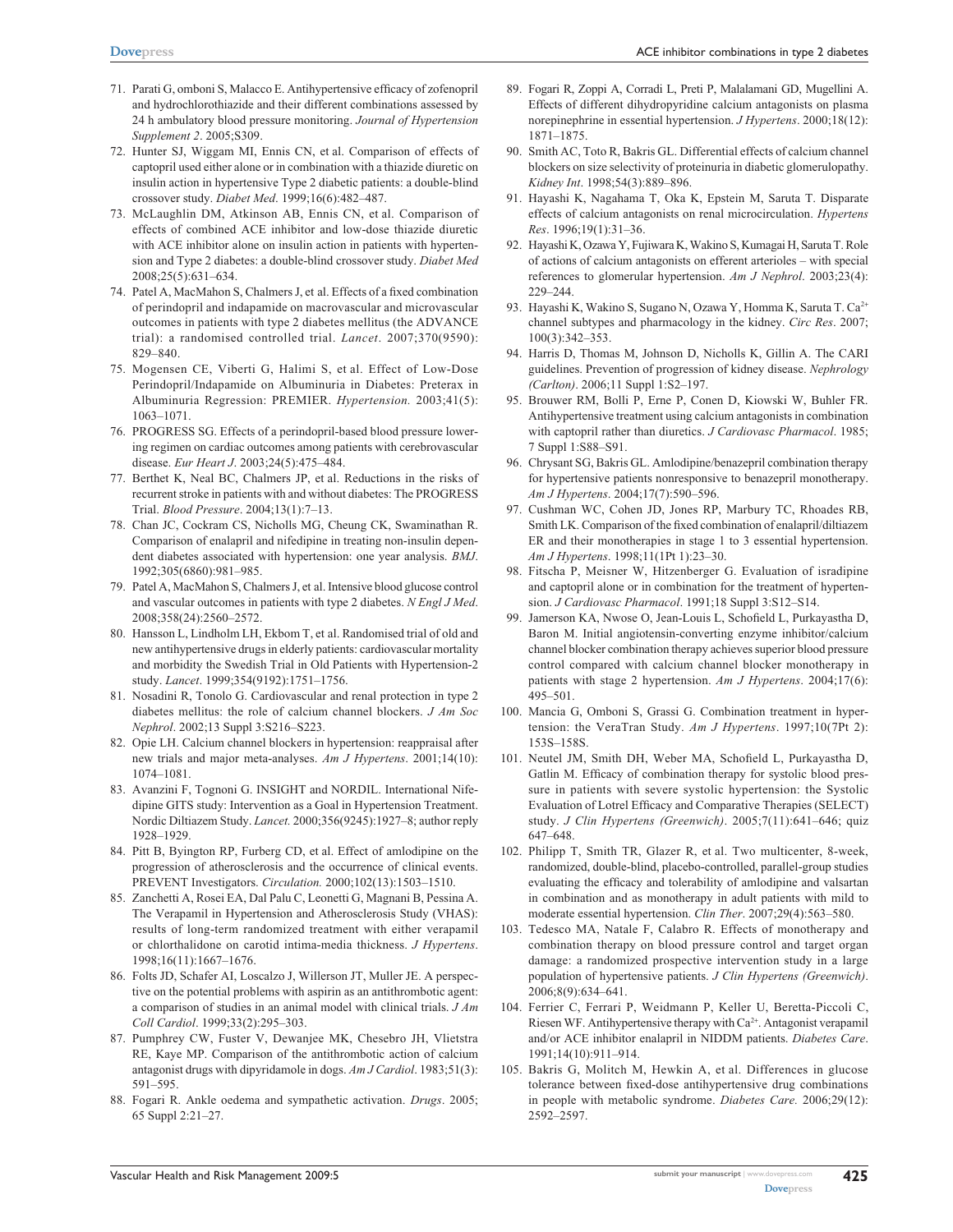- 106. Dahlof B, Sever PS, Poulter NR, et al. Prevention of cardiovascular events with an antihypertensive regimen of amlodipine adding perindopril as required versus atenolol adding bendroflumethiazide as required, in the Anglo-Scandinavian Cardiac Outcomes Trial-Blood Pressure Lowering Arm (ASCOT-BPLA): a multicentre randomised controlled trial. *Lancet*. 2005;366(9489):895–906.
- 107. Rubio-Guerra AF, Arceo-Navarro A, Vargas-Ayala G, Rodriguez-Lopez L, Lozano-Nuevo JJ, Gomez-Harper CT. The effect of trandolapril and its fixed-dose combination with verapamil on proteinuria in normotensive adults with type 2 diabetes. *Diabetes Care*. 2004;27(7):1688–1691.
- 108. Fogari R, Derosa G, Zoppi A, et al. Effect of delapril/manidipine vs olmesartan/ hydrochlorothiazide combination on insulin sensitivity and fibrinogen in obese hypertensive patients. *Intern Med*. 2008;47(5):361–366.
- 109. Baron AD, Brechtel G, Wallace P, Edelman SV. Rates and tissue sites of non-insulin- and insulin-mediated glucose uptake in humans. *Am J Physiol*. 1988;255(6 Pt 1):E769–E774.
- 110. Draznin B, Sussman KE, Eckel RH, Kao M, Yost T, Sherman NA. Possible role of cytosolic free calcium concentrations in mediating insulin resistance of obesity and hyperinsulinemia. *J Clin Invest*. 1988;82(6):1848–1852.
- 111. Cheng A, Frishman WH. Use of angiotensin-converting enzyme inhibitors as monotherapy and in combination with diuretics and calcium channel blockers. *J Clin Pharmacol*. 1998;38(6):477–491.
- 112. Frishman WH, Ram CV, McMahon FG, et al. Comparison of amlodipine and benazepril monotherapy to amlodipine plus benazepril in patients with systemic hypertension: a randomized, double-blind, placebo-controlled, parallel-group study. The Benazepril/Amlodipine Study Group. *J Clin Pharmacol*. 1995;35(11):1060–1066.
- 113. Kaplan NM. Implications for cost-effectiveness. Combination therapy for systemic hypertension. *Am J Cardiol*. 1995;76(8):595–597.
- 114. Bakris GL, Toto RD, McCullough PA, Rocha R, Purkayastha D, Davis P. Effects of different ACE inhibitor combinations on albuminuria: results of the GUARD study. *Kidney Int*. 2008;73(11):1303–1309.
- 115. Mital S, Loke KE, Slater JP, Addonizio L, Gersony WM, Hintze TH. Synergy of amlodipine and angiotensin-converting enzyme inhibitors in regulating myocardial oxygen consumption in normal canine and failing human hearts. *Am J Cardiol*. 1999;83(12A):92H–98H.
- 116. Siragy HM, Xue C, Webb RL. Beneficial effects of combined benazepril-amlodipine on cardiac nitric oxide, cGMP, and TNFalpha production after cardiac ischemia. *J Cardiovasc Pharmacol*. 2006;47(5):636–642.
- 117. Zhang X, Xu X, Nasjletti A, Hintze TH. Amlodipine enhances NO production induced by an ACE inhibitor through a kinin-mediated mechanism in canine coronary microvessels. *J Cardiovasc Pharmacol*. 2000;35(2):195–202.
- 118. Weir MR. Targeting mechanisms of hypertensive vascular disease with dual calcium channel and renin-angiotensin system blockade. *J Hum Hypertens*. 2007;21(10):770–779.
- 119. Fogari R, Preti P, Lazzari P, et al. Effect of benazepril amlodipine combination on fibrinolysis in hypertensive diabetic patients. *Eur J Clin Pharmacol*. 2003;59(4):271–275.
- 120. Neutel JM, Smith DH, Weber MA. Effect of antihypertensive monotherapy and combination therapy on arterial distensibility and left ventricular mass. *Am J Hypertens.* 2004;17(1):37–42.
- 121. Winer N, Folker A, Murphy JA, et al. Effect of fixed-dose ACE-inhibitor/calcium channel blocker combination therapy vs ACE-inhibitor monotherapy on arterial compliance in hypertensive patients with type 2 diabetes. *Prev Cardiol*. 2005;8(2):87–92.
- 122. Bakris GL, Weir MR. Achieving goal blood pressure in patients with type 2 diabetes: conventional versus fixed-dose combination approaches. *J Clin Hypertens (Greenwich)*. 2003;5(3):202–209.
- 123. Agrawal R, Marx A, Haller H. Efficacy and safety of lercanidipine versus hydrochlorothiazide as add-on to enalapril in diabetic populations with uncontrolled hypertension. *J Hypertens*. 2006;24(1): 185–192.
- 124. Tobe S, Kawecka-Jaszcz K, Zannad F, Vetrovec G, Patni R, Shi H. Amlodipine added to quinapril vs quinapril alone for the treatment of hypertension in diabetes: the Amlodipine in Diabetes (ANDI) trial. *J Clin Hypertens (Greenwich)*. 2007;9(2):120–127.
- 125. Roca-Cusachs A, Schmieder RE, Triposkiadis F, et al. Efficacy of manidipine/delapril versus losartan/hydrochlorothiazide fixed combinations in patients with hypertension and diabetes. *J Hypertens*. 2008;26(4):813–818.
- 126. Hansson L, Zanchetti A, Carruthers SG, et al. Effects of intensive blood-pressure lowering and low-dose aspirin in patients with hypertension: principal results of the Hypertension Optimal Treatment (HOT) randomised trial. HOT Study Group. *Lancet*. 1998;351(9118): 1755–1762.
- 127. Tuomilehto J, Rastenyte D, Birkenhager WH, et al. Effects of calciumchannel blockade in older patients with diabetes and systolic hypertension. Systolic Hypertension in Europe Trial Investigators. *N Engl J Med*. 1999;340(9):677–684.
- 128. Pepine CJ, Handberg EM, Cooper-DeHoff RM, et al. A calcium antagonist vs a non-calcium antagonist hypertension treatment strategy for patients with coronary artery disease. The International Verapamil-Trandolapril Study (INVEST): a randomized controlled trial. *JAMA*. 2003;290(21):2805–2816.
- 129. Bakris GL, Gaxiola E, Messerli FH, et al. Clinical Outcomes in the Diabetes Cohort of the International Verapamil SR-Trandolapril Study. *Hypertension*. 2004;44(5):637–642.
- 130. Ruggenenti P, Fassi A, Ilieva AP, et al. Preventing microalbuminuria in type 2 diabetes. *N Engl J Med*. 2004;351(19):1941–1951.
- 131. Ostergren J, Poulter NR, Sever PS, et al. The Anglo-Scandinavian Cardiac Outcomes Trial: blood pressure-lowering limb: effects in patients with type II diabetes. *J Hypertens*. 2008;26(11):2103–2111.
- 132. Jamerson K, Weber MA, Bakris GL, et al. Benazepril plus amlodipine or hydrochlorothiazide for hypertension in high-risk patients. *N Engl J Med*. 2008;359(23):2417–2428.
- 133. Bakris GL, Weir MR, DeQuattro V, McMahon FG. Effects of an ACE inhibitor/calcium antagonist combination on proteinuria in diabetic nephropathy. *Kidney Int*. 1998;54(4):1283–1289.
- 134. Fogari R, Preti P, Zoppi A, et al. Effects of amlodipine fosinopril combination on microalbuminuria in hypertensive type 2 diabetic patients. *Am J Hypertens*. 2002;15(12):1042–1049.
- 135. Martinez-Martin FJ, Saiz-Satjes M. Add-on manidipine versus amlodipine in diabetic patients with hypertension and microalbuminuria: the AMANDHA study. *Expert Rev Cardiovasc Ther*. 2008;6(10): 1347–1355.
- 136. Perazella MA, Setaro JF. Renin-angiotensin-aldosterone system: fundamental aspects and clinical implications in renal and cardiovascular disorders. *J Nucl Cardiol*. 2003;10(2):184–196.
- 137. Schmieder RE, Hilgers KF, Schlaich MP, Schmidt BM. Reninangiotensin system and cardiovascular risk. *Lancet*. 2007;369(9568): 1208–1219.
- 138. McKelvie RS, Yusuf S, Pericak D, et al. Comparison of candesartan, enalapril, and their combination in congestive heart failure: randomized evaluation of strategies for left ventricular dysfunction (RESOLVD) pilot study. The RESOLVD Pilot Study Investigators. *Circulation*. 1999;100(10):1056–1064.
- 139. Pfeffer MA, McMurray JJ, Velazquez EJ, et al. Valsartan, captopril, or both in myocardial infarction complicated by heart failure, left ventricular dysfunction, or both. *N Engl J Med*. 2003;349(20):1893–1906.
- 140. Aguilar D, Solomon SD, Kober L, et al. Newly diagnosed and previously known diabetes mellitus and 1-year outcomes of acute myocardial infarction: the VALsartan In Acute myocardial iNfarcTion (VALIANT) trial. *Circulation*. 2004;110(12):1572–158.
- 141. Yusuf S, Teo KK, Pogue J, et al. Telmisartan, ramipril, or both in patients at high risk for vascular events. *N Engl J Med*. 2008;358(15):1547–1559.
- 142. Mann JFE, Schmieder RE, McQueen M, et al. Renal outcomes with telmisartan, ramipril, or both, in people at high vascular risk (the ONTARGET study): a multicentre, randomised, double-blind, controlled trial. *The Lancet*. 2008;372(9638):547–553.